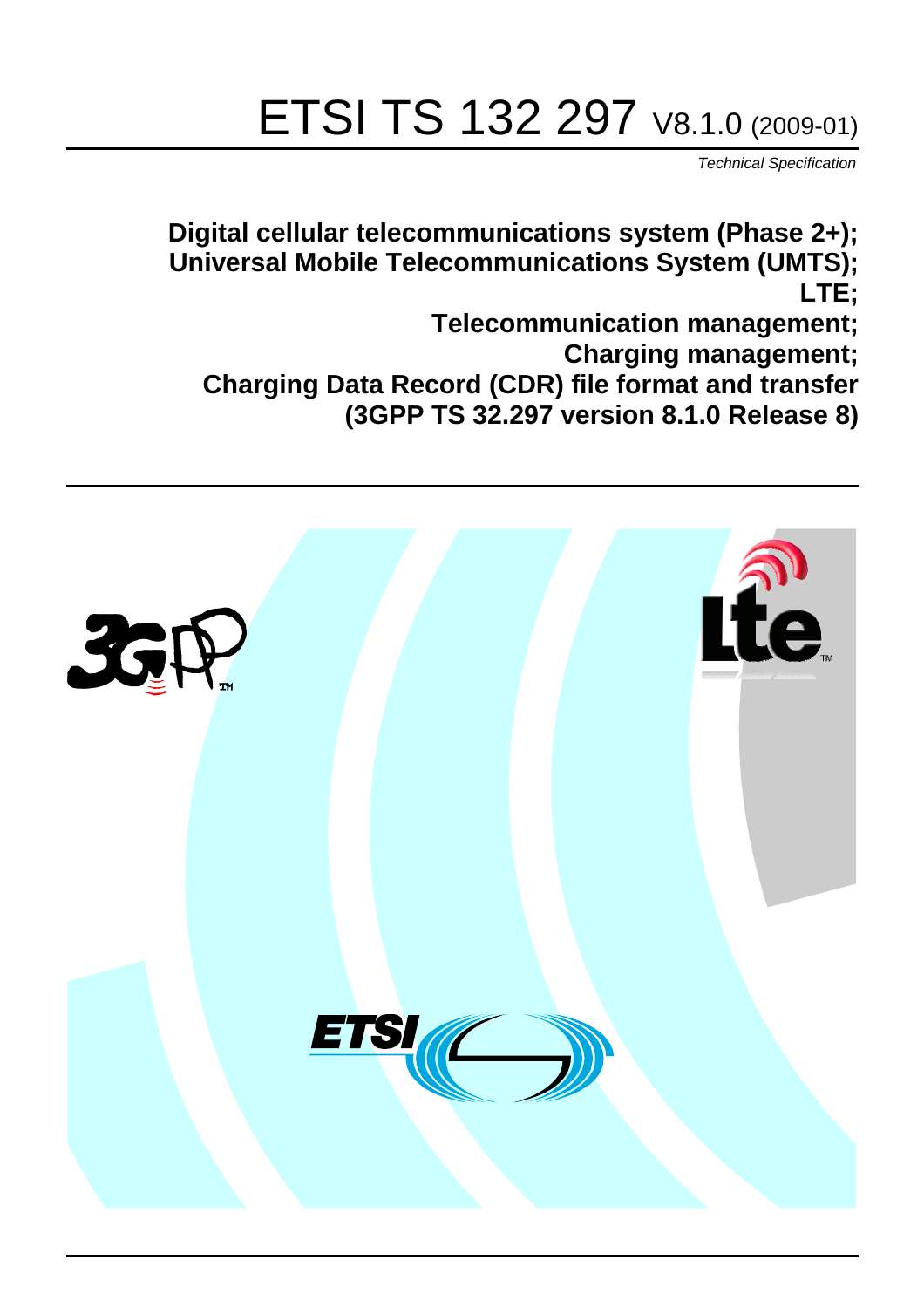Reference RTS/TSGS-0532297v810

Keywords

GSM, LTE, UMTS

#### *ETSI*

#### 650 Route des Lucioles F-06921 Sophia Antipolis Cedex - FRANCE

Tel.: +33 4 92 94 42 00 Fax: +33 4 93 65 47 16

Siret N° 348 623 562 00017 - NAF 742 C Association à but non lucratif enregistrée à la Sous-Préfecture de Grasse (06) N° 7803/88

#### *Important notice*

Individual copies of the present document can be downloaded from: [http://www.etsi.org](http://www.etsi.org/)

The present document may be made available in more than one electronic version or in print. In any case of existing or perceived difference in contents between such versions, the reference version is the Portable Document Format (PDF). In case of dispute, the reference shall be the printing on ETSI printers of the PDF version kept on a specific network drive within ETSI Secretariat.

Users of the present document should be aware that the document may be subject to revision or change of status. Information on the current status of this and other ETSI documents is available at <http://portal.etsi.org/tb/status/status.asp>

If you find errors in the present document, please send your comment to one of the following services: [http://portal.etsi.org/chaircor/ETSI\\_support.asp](http://portal.etsi.org/chaircor/ETSI_support.asp)

#### *Copyright Notification*

No part may be reproduced except as authorized by written permission. The copyright and the foregoing restriction extend to reproduction in all media.

> © European Telecommunications Standards Institute 2009. All rights reserved.

**DECT**TM, **PLUGTESTS**TM, **UMTS**TM, **TIPHON**TM, the TIPHON logo and the ETSI logo are Trade Marks of ETSI registered for the benefit of its Members.

**3GPP**TM is a Trade Mark of ETSI registered for the benefit of its Members and of the 3GPP Organizational Partners. **LTE**™ is a Trade Mark of ETSI currently being registered

for the benefit of its Members and of the 3GPP Organizational Partners.

**GSM**® and the GSM logo are Trade Marks registered and owned by the GSM Association.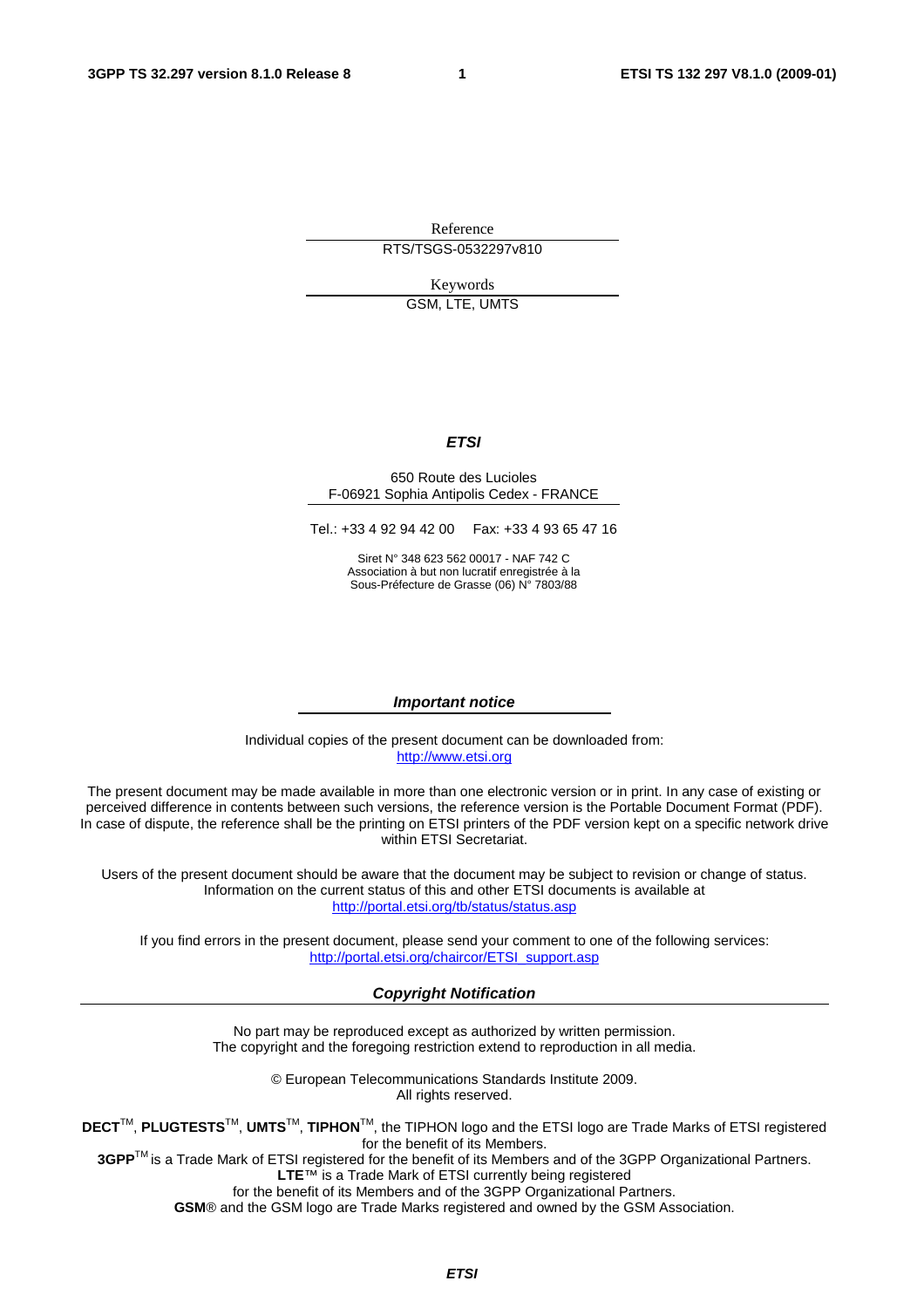### Intellectual Property Rights

IPRs essential or potentially essential to the present document may have been declared to ETSI. The information pertaining to these essential IPRs, if any, is publicly available for **ETSI members and non-members**, and can be found in ETSI SR 000 314: *"Intellectual Property Rights (IPRs); Essential, or potentially Essential, IPRs notified to ETSI in respect of ETSI standards"*, which is available from the ETSI Secretariat. Latest updates are available on the ETSI Web server [\(http://webapp.etsi.org/IPR/home.asp](http://webapp.etsi.org/IPR/home.asp)).

Pursuant to the ETSI IPR Policy, no investigation, including IPR searches, has been carried out by ETSI. No guarantee can be given as to the existence of other IPRs not referenced in ETSI SR 000 314 (or the updates on the ETSI Web server) which are, or may be, or may become, essential to the present document.

### Foreword

This Technical Specification (TS) has been produced by ETSI 3rd Generation Partnership Project (3GPP).

The present document may refer to technical specifications or reports using their 3GPP identities, UMTS identities or GSM identities. These should be interpreted as being references to the corresponding ETSI deliverables.

The cross reference between GSM, UMTS, 3GPP and ETSI identities can be found under <http://webapp.etsi.org/key/queryform.asp>.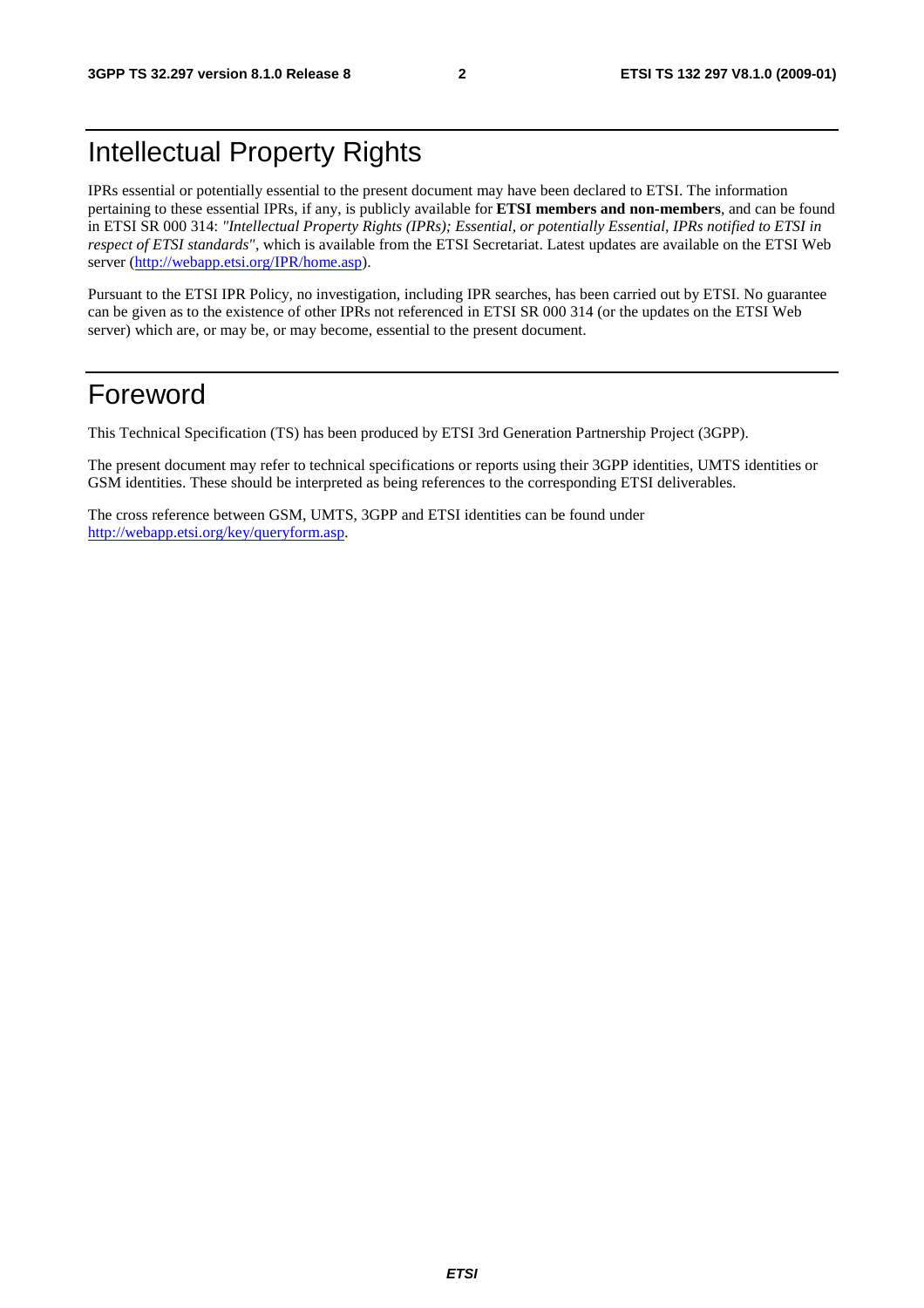$\mathbf{3}$ 

## Contents

| 1              |  |  |  |  |  |
|----------------|--|--|--|--|--|
| 2              |  |  |  |  |  |
| 3              |  |  |  |  |  |
| 3.1            |  |  |  |  |  |
| 3.2            |  |  |  |  |  |
| 3.3            |  |  |  |  |  |
| $\overline{4}$ |  |  |  |  |  |
| 5              |  |  |  |  |  |
| 5.1            |  |  |  |  |  |
| 5.1.1          |  |  |  |  |  |
| 5.1.2          |  |  |  |  |  |
| 5.1.3          |  |  |  |  |  |
| 5.2            |  |  |  |  |  |
| 5.3            |  |  |  |  |  |
| 5.3.1          |  |  |  |  |  |
| 5.3.2          |  |  |  |  |  |
|                |  |  |  |  |  |
| 5.3.3          |  |  |  |  |  |
| 5.4            |  |  |  |  |  |
| 5.4.1          |  |  |  |  |  |
| 5.4.1.1        |  |  |  |  |  |
| 5.4.1.2        |  |  |  |  |  |
| 5.4.2          |  |  |  |  |  |
| 5.4.3          |  |  |  |  |  |
| 6              |  |  |  |  |  |
| 6.1            |  |  |  |  |  |
| 6.1.1          |  |  |  |  |  |
| 6.1.1.1        |  |  |  |  |  |
| 6.1.1.2        |  |  |  |  |  |
| 6.1.1.3        |  |  |  |  |  |
| 6.1.1.4        |  |  |  |  |  |
| 6.1.1.5        |  |  |  |  |  |
| 6.1.1.6        |  |  |  |  |  |
| 6.1.1.7        |  |  |  |  |  |
| 6.1.1.8        |  |  |  |  |  |
|                |  |  |  |  |  |
| 6.1.1.9        |  |  |  |  |  |
| 6.1.1.10       |  |  |  |  |  |
| 6.1.1.11       |  |  |  |  |  |
| 6.1.1.12       |  |  |  |  |  |
| 6.1.1.13       |  |  |  |  |  |
| 6.1.1.14       |  |  |  |  |  |
| 6.1.1.15       |  |  |  |  |  |
| 6.1.2          |  |  |  |  |  |
| 6.1.2.1        |  |  |  |  |  |
| 6.1.2.2        |  |  |  |  |  |
| 6.1.2.3        |  |  |  |  |  |
| 6.1.2.4        |  |  |  |  |  |
| 6.1.2.5        |  |  |  |  |  |
| 6.2            |  |  |  |  |  |
| 6.3            |  |  |  |  |  |
|                |  |  |  |  |  |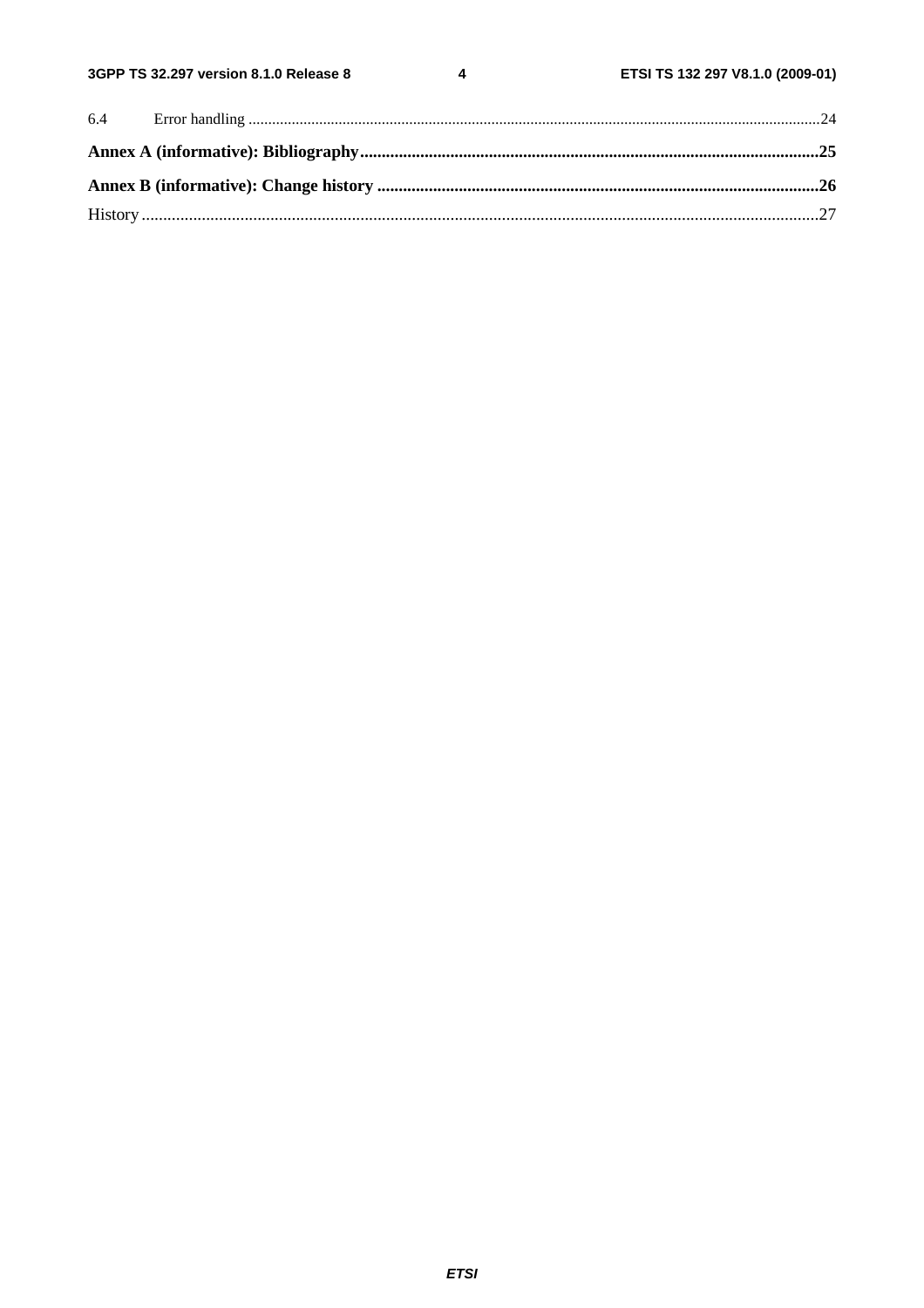### Foreword

This Technical Specification has been produced by the 3<sup>rd</sup> Generation Partnership Project (3GPP).

The contents of the present document are subject to continuing work within the TSG and may change following formal TSG approval. Should the TSG modify the contents of the present document, it will be re-released by the TSG with an identifying change of release date and an increase in version number as follows:

Version x.y.z

where:

- x the first digit:
	- 1 presented to TSG for information;
	- 2 presented to TSG for approval;
	- 3 or greater indicates TSG approved document under change control.
- y the second digit is incremented for all changes of substance, i.e. technical enhancements, corrections, updates, etc.
- z the third digit is incremented when editorial only changes have been incorporated in the document.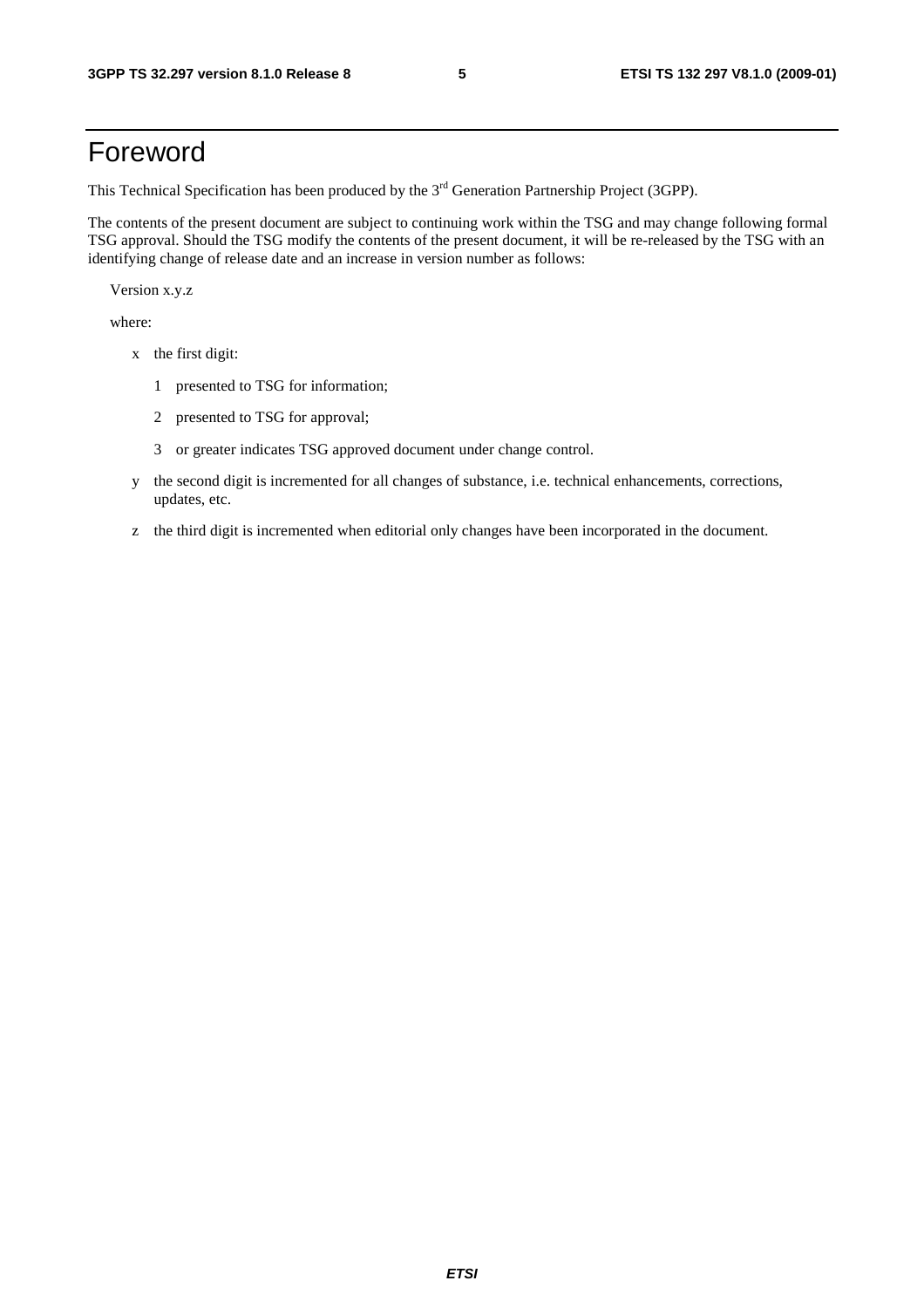### 1 Scope

The present document is part of a series of documents that specify charging functionality and charging management in 3GPP networks(GSM/UMTS/EPS). The 3GPP core network charging architecture and principles are specified in 3GPP TS 32.240 [1], which provides an umbrella for other charging management TSs that specify:

- the content of the CDRs per domain / subsystem / service (offline charging),
- the content of real-time charging messages per domain / subsystem / service (online charging);
- the functionality of online and offline charging for those domains / subsystems / services;
- the interfaces that are used in the charging framework to transfer the charging information (i.e. CDRs or charging events)

The complete document structure for these TSs is defined in TS 32.240 [1].

The present document specifies the transaction based mechanism for the near real time transfer of CDRs within the network.

The present document is related to other 3GPP charging TSs as follows:

- The common 3GPP charging architecture is specified in TS 32.240 [1];<br>The parameters abstract syntax and encoding rules for the CDRs are sp
- The parameters, abstract syntax and encoding rules for the CDRs are specified in TS 32.298 [51];
- The file based mechanism used to transfer the CDRs from the network to the operator's billing domain (e.g. the post-processing system or a mediation device) is specified in TS 32.297 [52];

The 3GPP Diameter application that is used for offline and online charging is specified in TS 32.299 [50].

All terms, definitions and abbreviations used in the present document, that are common across 3GPP TSs, are defined in the 3GPP Vocabulary, TR 21.905 [100]. Those that are common across charging management in 3GPP domains services, or subsystems are provided in the umbrella document TS 32.240 [1] and are copied into clause 3 of the present document for ease of reading. Finally, those items that are specific to the present document are defined exclusively in the present document.

Furthermore, requirements that govern the charging work are specified in 3GPP TS 22.115 [101].

### 2 References

The following documents contain provisions which, through reference in this text, constitute provisions of the present document.

- References are either specific (identified by date of publication, edition number, version number, etc.) or non-specific.
- For a specific reference, subsequent revisions do not apply.
- For a non-specific reference, the latest version applies. In the case of a reference to a 3GPP document (including a GSM document), a non-specific reference implicitly refers to the latest version of that document *in the same Release as the present document*.
- [1] 3GPP TS 32.240: "Telecommunication management; Charging management; Charging architecture and principles".
- [2]-[9] Void.
- [10] 3GPP TS 32.250: "Telecommunication management; Charging management; Circuit Switched (CS) domain charging".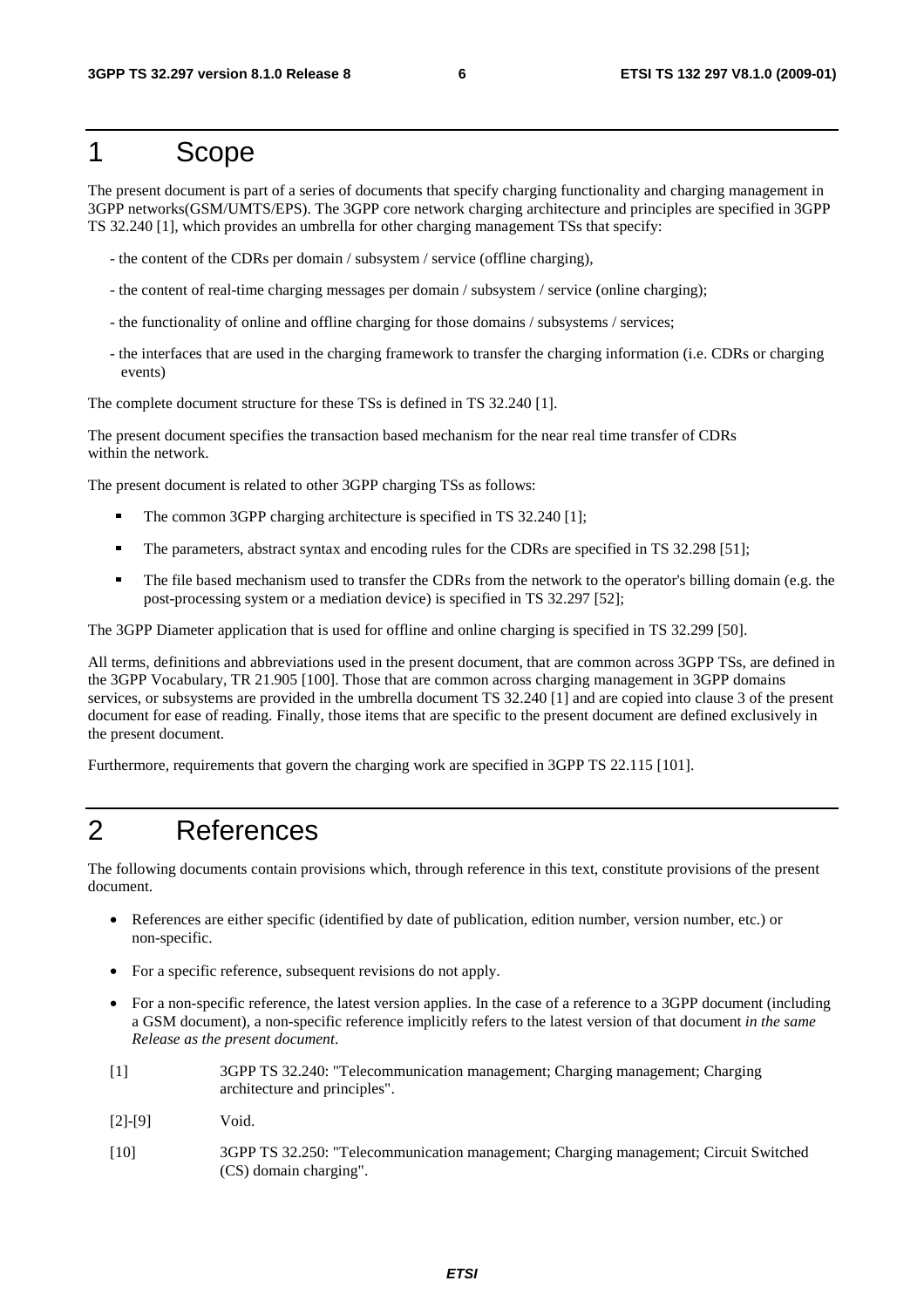| $[11]$            | 3GPP TS 32.251: "Telecommunication management; Charging management; Packet Switched<br>(PS) domain charging".                                 |
|-------------------|-----------------------------------------------------------------------------------------------------------------------------------------------|
| $[12]$            | 3GPP TS 32.252: "Telecommunication management; Charging management; Wireless Local Area<br>Network (WLAN) charging".                          |
| $[13]-[19]$       | Void                                                                                                                                          |
| $[20]$            | 3GPP TS 32.260: "Telecommunication management; Charging management; IP Multimedia<br>Subsystem (IMS) charging".                               |
| $[21] - [29]$     | Void.                                                                                                                                         |
| $[30]$            | 3GPP TS 32.270: "Telecommunication management; Charging management; Multimedia<br>Messaging Service (MMS) charging".                          |
| $[31]$            | 3GPP TS 32.271: "Telecommunication management; Charging management; Location Services<br>(LCS) charging".                                     |
| $[32]$            | 3GPP TS 32.272: "Telecommunication management; Charging management; Push-to-talk over<br>Cellular (PoC) charging".                            |
| $[33]$            | 3GPP TS 32.273: "Telecommunication management; Charging management; Multimedia<br>Broadcast and Multicast Service (MBMS) charging".           |
| $[34]$            | 3GPP TS 32.275: "Telecommunication management; Charging management; Multimedia<br>Telephony (MMTel) charging".                                |
| $[35-[49]$        | Void.                                                                                                                                         |
| $[50]$            | 3GPP TS 32.299: "Telecommunication management; Charging management; Diameter charging<br>application".                                        |
| $[51]$            | 3GPP TS 32.298: "Telecommunication management; Charging management; Charging Data<br>Record (CDR) encoding rules description".                |
| $[52]$            | Void.                                                                                                                                         |
| $[53]$            | 3GPP TS 32.296: "Telecommunication management; Charging management; Online Charging<br>System (OCS) applications and interfaces".             |
| $[54]$            | 3GPP TS 32.295: "Telecommunication management; Charging management; Charging Data<br>Record (CDR) transfer".                                  |
| $[55]-[99]$       | Void.                                                                                                                                         |
| $[100]$           | 3GPP TR 21.905: "Vocabulary for 3GPP Specifications".                                                                                         |
| [101]             | 3GPP TS 22.115 "Service aspects; Charging and billing".                                                                                       |
| $[102] - [199]$   | Void.                                                                                                                                         |
| $[200]$           | 3GPP TS 23.078: "Customized Applications for Mobile network Enhanced Logic (CAMEL);<br>Stage 2".                                              |
| $[201]$ - $[399]$ | Void                                                                                                                                          |
| $[400]$           | IETF RFC 959 (1985): "File Transfer Protocol".                                                                                                |
| $[401]$           | ATIS-PP-0300075.1.200X "Usage Data Management for Packet-Based Services - Service Neutral<br>Protocol Specification for Billing Applications" |
| $[402]$           | IPDR "IPDR/File Transfer Protocol"                                                                                                            |
| [403]             | IPDR "IPDR/SP Protocol Specification"                                                                                                         |
| $[404]$ - $[499]$ | Void.                                                                                                                                         |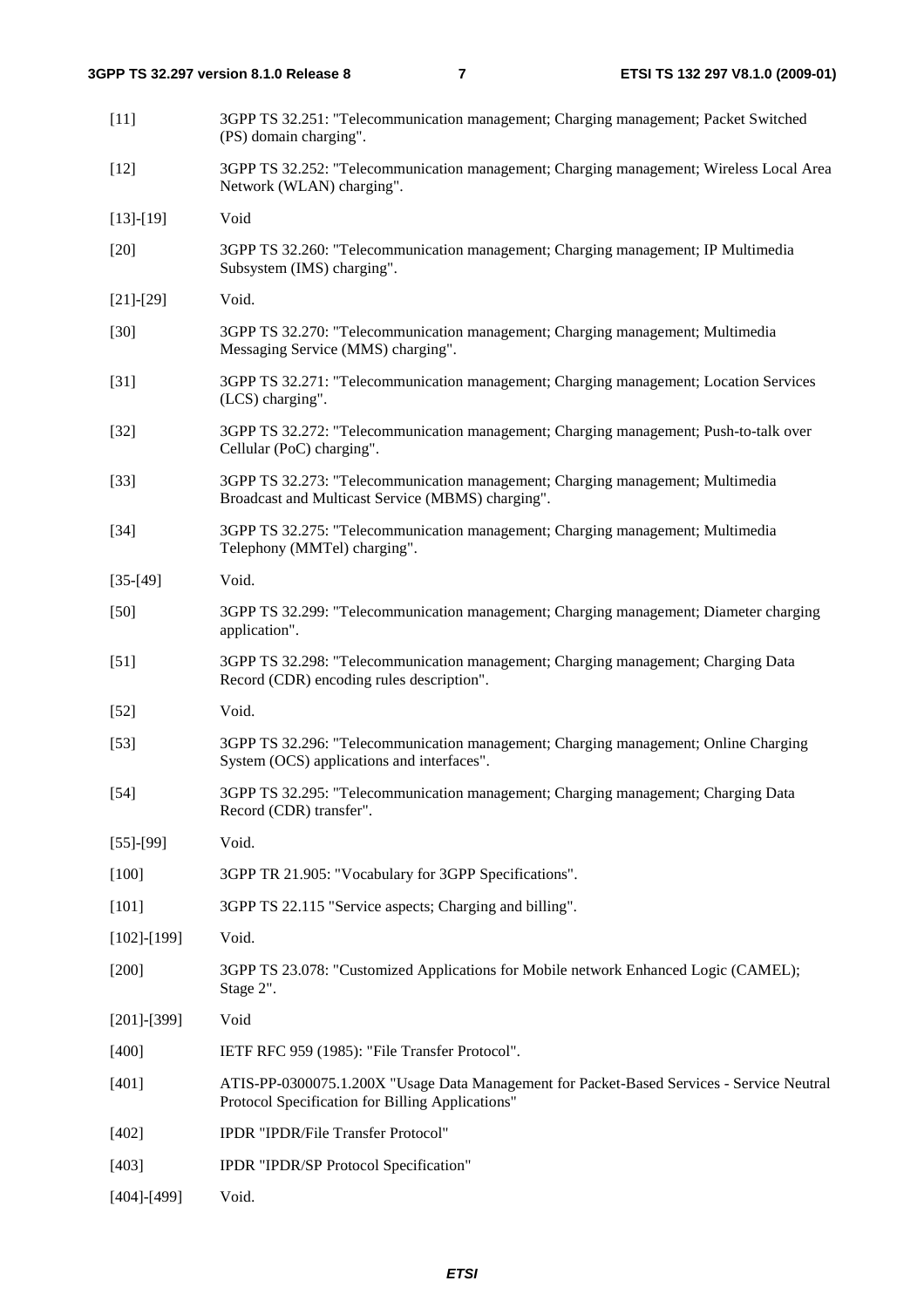- [500] 3GPP TS 32.341: "Telecommunication management; File Transfer (FT) Integration Reference Point (IRP): Requirements".
- [501] 3GPP TS 32.342: "Telecommunication management; File Transfer (FT) Integration Reference Point (IRP): Information Service (IS)".
- [502] 3GPP TS 32.343: "Telecommunication management; File Transfer (FT) Integration Reference Point (IRP): Common Object Request Broker Architecture (CORBA) Solution Set (SS)".
- [503] 3GPP TS 32.344: "Telecommunication management; File Transfer (FT) Integration Reference Point (IRP): Common Management Information Protocol (CMIP) Solution Set (SS)".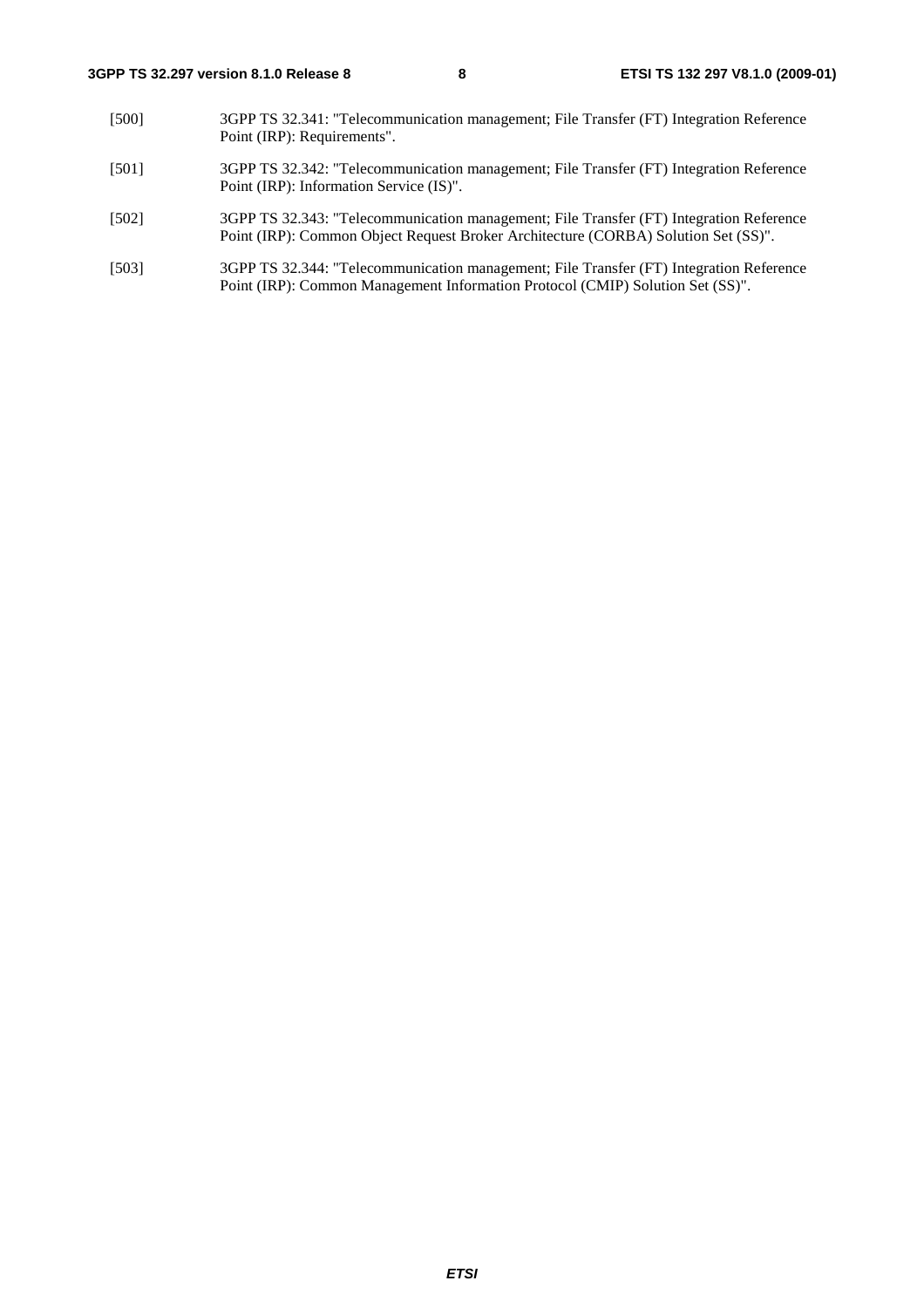### 3 Definitions, symbols and abbreviations

### 3.1 Definitions

For the purposes of the present document, the terms and definitions given in 3GPP TR 21.905 [100], 3GPP TS 32.240 [1] and the following apply:

**Billing Domain:** part of the operator network, which is outside the telecommunication network that receives and processes charging information from the core network charging functions. It includes functions that can provide billing mediation and billing or other (e.g. statistical) end applications. It is only applicable to offline charging (see "Online Charging System" for equivalent functionality in online charging).

**CDR field Categories:** defined in the middle tier charging TSs. CDR fields may be operator provisionable and are divided into the following categories:

- **Mandatory (M):** field that shall always be present in the CDR.
- **Conditional (C):** field that shall be present in a CDR if certain conditions are met.
- **Operator Provisionable: Mandatory**  $(O_M)$ **:** field that, if provisioned by the operator, shall always be present in the CDR.
- **Operator Provisionable: Conditional (O<sub>C</sub>):** field that, if provisioned by the operator, shall be present in a CDR if certain conditions are met.

**charging:** function within the telecommunications network and the associated OCS/BD components whereby information related to a chargeable event is collected, formatted, transferred and evaluated in order to make it possible to determine usage for which the charged party may be billed (offline charging) or the subscriber"s account balance may be debited / credited (online charging).

**Charging Data Record (CDR):** formatted collection of information about one or more chargeable event(s) (e.g. time of call set-up, duration of the call, amount of data transferred, etc) for use in billing and accounting. For each party to be charged for parts of or all charges of the chargeable event(s) a separate CDR shall be generated, i.e. more than one CDR may be generated for a single chargeable event, e.g. because of its long duration, or because more than one charged party is to be charged.

**charging function:** entity inside the core network domain, subsystem or service that is involved in charging for that domain, subsystem or service.

**circuit switched domain:** domain within GSM / UMTS in which information is transferred in circuit switched mode.

**domain:** part of the 3GPP telecommunication network that provides network resources using a certain bearer technology.

**GPRS:** packet switched bearer and radio services for GSM and UMTS systems.

**middle tier (charging) TS:** term used for the 3GPP charging TSs that specify the domain / subsystem / service specific, online and offline, charging functionality. These are all the TSs in the numbering range from 3GPP TS 32.250 to 3GPP TS 32.279, e.g. 3GPP TS 32.250 [10] for the CS domain, or 3GPP TS 32.270 [30] for the MMS service. Currently, there is only one "tier 1" charging TS in 3GPP, which is TS 32.240 [1] that specifies the charging architecture and principles. Finally, there are a number of top tier charging TSs in the 32.29x numbering range ([50] ff) that specify common charging aspects such as parameter definitions, encoding rules, the common billing domain interface or common charging applications.

**near real-time:** near real-time charging and billing information is to be generated, processed, and transported to a desired conclusion in less than 1 minute.

**offline charging:** charging mechanism where charging information **does not** affect, in real-time, the service rendered

**online charging:** charging mechanism where charging information **can** affect, in real-time, the service rendered and therefore a direct interaction of the charging mechanism with session/service control is required.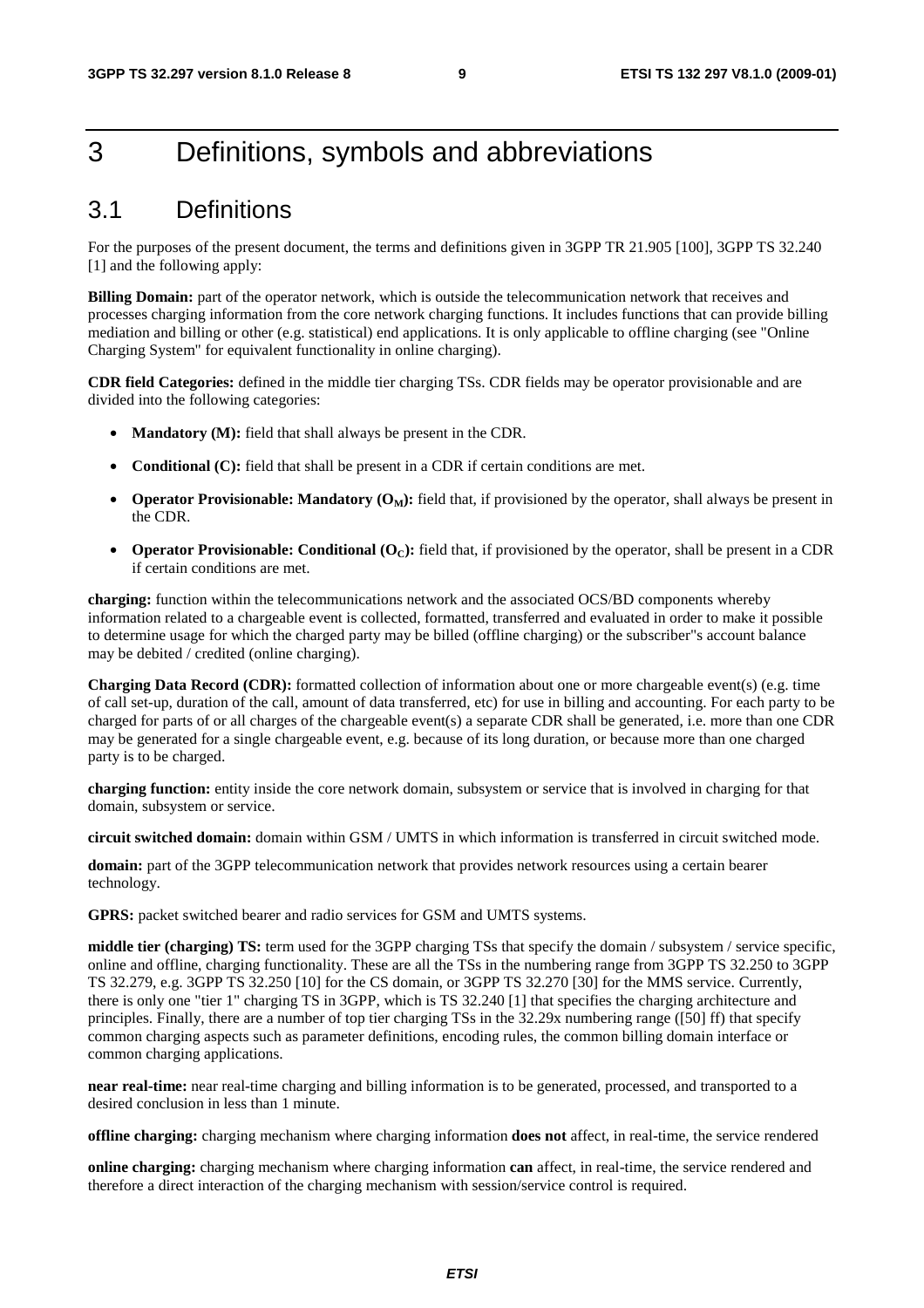**packet switched domain:** domain in which data is transferred between core network elements.

**real-time:** real-time charging and billing information is to be generated, processed, and transported to a desired conclusion in less than 1 second.

### 3.2 Symbols

For the purposes of the present document, the following symbols apply:

| Bc          | Reference point for the CDR file transfer from the Circuit Switched CGF to the BD.            |
|-------------|-----------------------------------------------------------------------------------------------|
| Bi          | Reference point for the CDR file transfer from the IMS CGF to the BD.                         |
| B1          | Reference point for the CDR file transfer from the GMLC CGF to the BD.                        |
| <b>B</b> m  | Reference point for the CDR file transfer from the MMS CGF to the BD.                         |
| <b>B</b> mb | Reference point for the CDR file transfer from the MBMS CGF to the BD.                        |
| Bo          | Reference point for the CDR file transfer from the OCF CGF to the BD.                         |
| <b>Bp</b>   | Reference point for the CDR file transfer from the Packet Switched CGF to the BD.             |
| <b>Bs</b>   | Reference point for the CDR file transfer for CAMEL services to the BD, i.e. from the SCF CGF |
|             | to the BD.                                                                                    |
| <b>Bt</b>   | Reference point for the CDR file transfer from the PoC CGF to the BD.                         |
| Bw          | Reference point for the CDR file transfer from the <i>I</i> -WLAN CGF to the BD.              |
| Bx          | Reference point for CDR file transfer between any (generic) 3G domain, subsystem or service   |
|             | CGF and the BD.                                                                               |
| Ga          | Reference point for CDR transfer between a CDF and the CGF.                                   |
| Rf          | Offline Charging Reference Point between the CTF within a 3G network entity and the CDF.      |
|             |                                                                                               |

### 3.3 Abbreviations

For the purposes of the present document, the following abbreviations apply:

| bcd            | binary coded decimal                                      |
|----------------|-----------------------------------------------------------|
| <b>BD</b>      | <b>Billing Domain</b>                                     |
| <b>CAMEL</b>   | Customised Applications for Mobile network Enhanced Logic |
| <b>CDF</b>     | <b>Charging Data Function</b>                             |
| <b>CDR</b>     | Charging Data Record                                      |
| CGF            | <b>Charging Gateway Function</b>                          |
| <b>CS</b>      | Circuit Switched                                          |
| <b>CTF</b>     | <b>Charging Trigger Function</b>                          |
| <b>EPS</b>     | <b>Evolved Packet System</b>                              |
| <b>E-UTRAN</b> | <b>Evolved Universal Terrestrial Radio Access Network</b> |
| <b>FTP</b>     | <b>File Transfer Protocol</b>                             |
| <b>GMLC</b>    | Gateway MLC                                               |
| <b>GPRS</b>    | General Packet Radio Service                              |
| <b>IMS</b>     | IP Multimedia Subsystem                                   |
| <b>IP</b>      | Internet Protocol                                         |
| <b>IPDR</b>    | Internet Protocol Detail Record                           |
| <b>I-WLAN</b>  | Interworking WLAN                                         |
| LAN            | Local Area Network                                        |
| <b>MBMS</b>    | Multimedia Broadcast/Multicast Service                    |
| <b>MLC</b>     | <b>Mobile Location Center</b>                             |
| <b>MMS</b>     | Multimedia Messaging Service                              |
| OAM&P          | Operation, Administration, Maintenance and Provisioning   |
| <b>OCF</b>     | <b>Online Charging Function</b>                           |
| <b>OCS</b>     | <b>Online Charging System</b>                             |
| PoC            | Push-to-talk over Cellular                                |
| <b>PS</b>      | Packet Switched                                           |
| <b>SCF</b>     | <b>Service Control Function</b>                           |
| <b>UTC</b>     | Universal Time Coordinated                                |
| <b>WLAN</b>    | Wireless LAN                                              |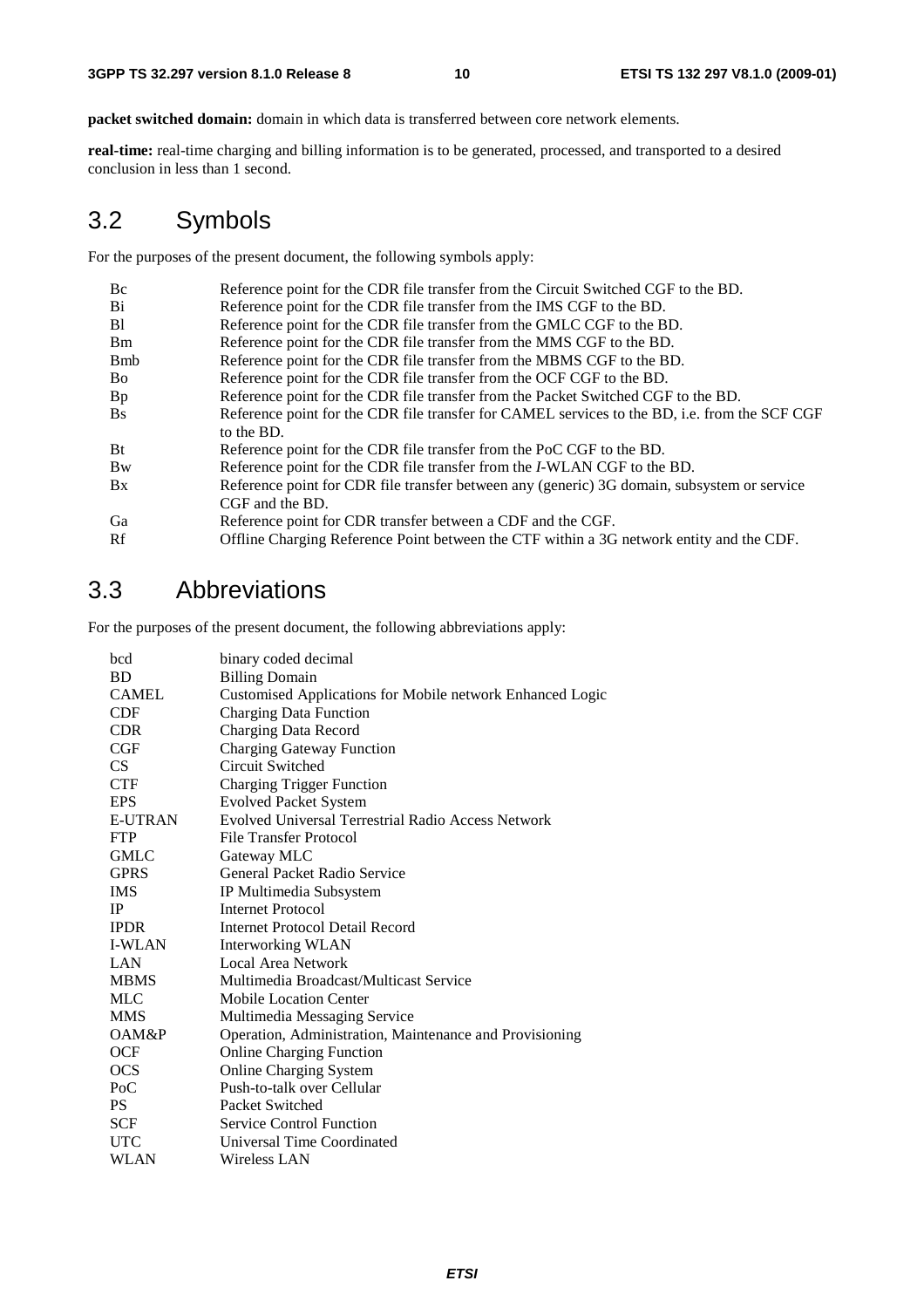### 4 Architecture considerations

"Bx" is a common designator for the reference points from the network to the billing domain (BD) that are intended for the transport of CDR files. The letter "x" indicates the different 3GPP network domain, subsystem or service, where

- c represents Circuit Switched (CS) in TS 32.250 [10],
- p represents Packet Switched (PS) in TS 32.251 [11],
- i represents IP Multimedia Subsystem (IMS) in TS 32.260 [20],
- l represents Location Service (LCS) in TS 32.271 [31],
- m represents Multimedia Messaging Service (MMS) in TS 32.270 [30],
- mb represents Multimedia Broadcast/Multicast Service (MBMS) in TS 32.273 [33],
- o represents the Online Charging System (OCS) in TS 32.296 [53],
- t represents the PoC service (PoC) in TS 32.272 [32],
- s represents the CAMEL SCF in TS 23.078 [200], and
- w represents interworking Wireless LAN (I-WLAN) in TS 32.252[12].

By definition, dealing with CDR files only implies that Bx is solely related to offline charging. The following figure depicts the position of the Bx reference point within the overall 3GPP offline charging architecture.

![](_page_11_Figure_16.jpeg)

- **CTF:** Charging Trigger Function<br>**CDF:** Charging Data Function
- **CDF: Charging Data Function**<br>**CGF: Charging Gateway Function**
- **Charging Gateway Function**
- **BD: B**illing **D**omain. This may also be a billing system/ billing mediation device.

#### **Figure 4.1: Logical ubiquitous offline charging architecture**

As illustrated in figure 4.1, the CGF in each network domain, service or subsystem is relevant for the network side of the Bx reference point and is connected with the BD that forms the receiving end of the Bx reference point. Further details of the Billing Domain, i.e. beyond terminating Bx, are outside the scope of 3GPP standardization. Refer to 3GPP TS 32.240 [1] for the complete description of the 3GPP charging architecture.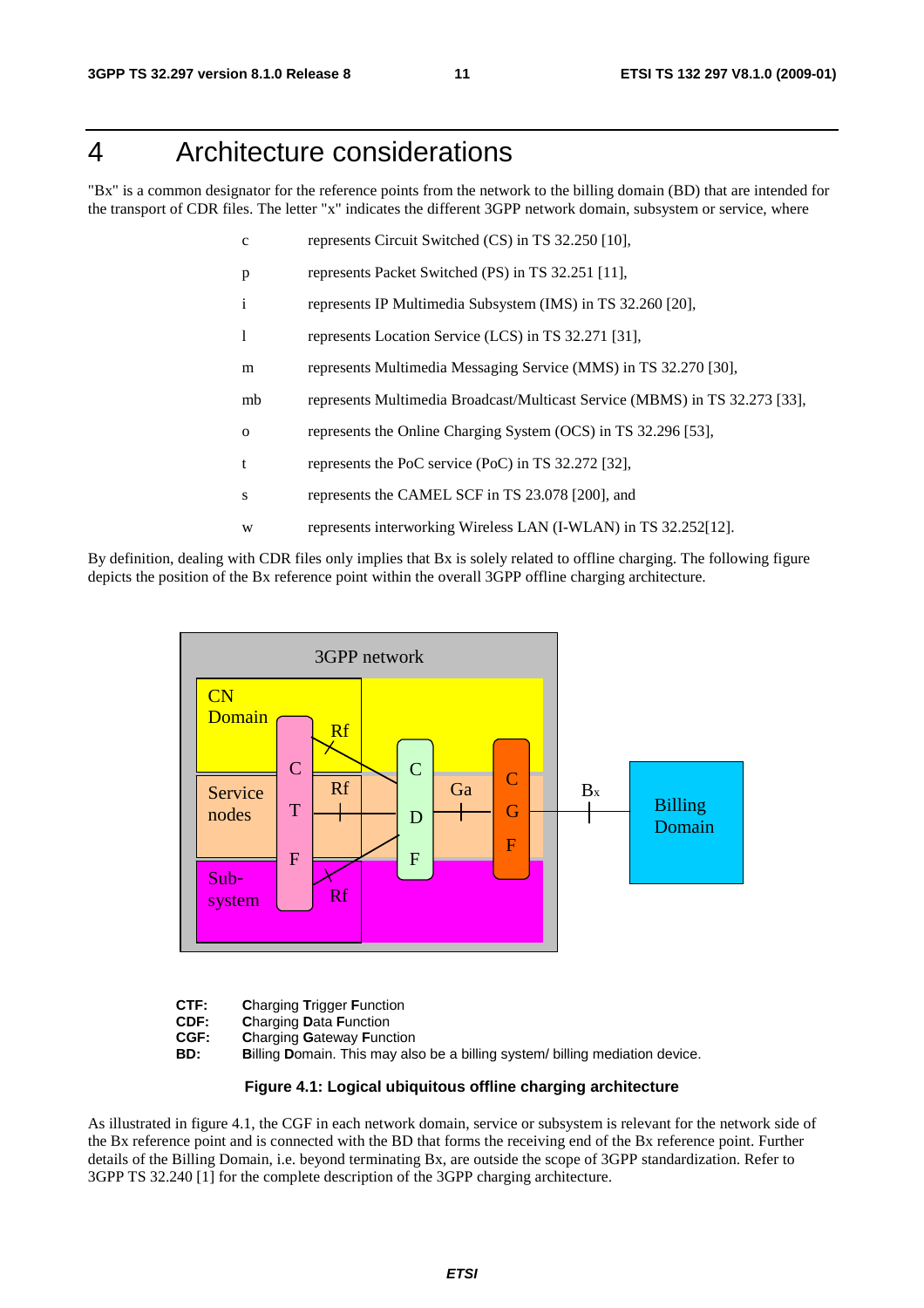Note that the OCS can also generate CDRs and transfer them to the BD across the Bo reference point (not depicted in figure 4.1). Refer to 3GPP TS 32.296 [53] for further information on the OCS.

Furthermore the GSM SCF, defined in CAMEL, can also generate CDRs and transfer them to the BD across the Bs reference point (not depicted in figure 4.1). Refer to 3GPP TS 23.078 [200] for further information on CAMEL.

### 5 CDR File Transfer Principles and Scenarios

This clause contains specifications for the principles and scenarios covering the CDR file transfer interface from the network to the Billing Domain. These specifications apply to all domains, subsystems and services that are listed in clause 4, including the OCS Bo and the GSM SCF"s Bs interface. Alternatively, in the CS domain (i.e. for Bc), the file transfer mechanism specified in 3GPP TS 32.250 [10] may be used. Consequently, for Bc it is up to implementation choice to provide either the legacy interface, the interface specified in the present document, or both.

The scenarios in this clause are divided into the following categories:

- Local CDR and CDR file handling;
- File format principles;
- File Transport and protocol;
- File transfer modes and session management.

Other interface principles such as security and performance are dependent on vendor implementation and operator's network design and are not covered by the present document.

### 5.1 Local CDR and CDR file handling

#### 5.1.1 CDR processing

As depicted in figure 4.1. above, the CGF collects CDRs from the CDF. If the CDF and the CGF are separate entities, then the standard Ga interface as specified in 3GPP TS 32.295 [54] is used to transfer the CDRs from the CDF to the CGF. If CDF and CGF are integrated, then a proprietary, internal mechanism is used. The possibilities of separate or integrated CDF and CGF are specified per domain, subsystem and service in the respective "middle tier" charging TS, i.e. those in the [10] through [49] reference number range, and in TS 32.296 [53] for the OCS.

In any case, CDRs are transferred, in near real time, from the CDF to the CGF as soon as they have been closed by the CDF. Refer to 3GPP TS 32.295 [54] for further details. Once received by the CGF, the CDRs may undergo semantical and/or syntactical sanity checks, however, these checks are not specified further within the present document.

If the CGF determines that a CDR is not well formatted, or otherwise incorrect, then the defective CDR parameter(s) shall be filled with an appropriate "replacement" indicator within the limits of the syntax allowed for the parameter. If the error renders the complete CDR unusable (i.e. the above replacement of erroneous parameters is not possible), then no further action of the CGF can be performed regarding this CDR. An example of a case where the erroneous parameter cannot be replaced is when the "CDR type" attribute of a CDR received by the CGF is corrupted. Details of this function are implementation specific.

CDRs that have been processed by the CGF without error, or where errors have been corrected by the CGF as described above, are considered "acceptable" by the CGF. CDRs that have non-recoverable errors are not considered "acceptable" by the CGF. The "acceptable" CDRs are immediately placed into a CDR file by the CGF. The CDRs that are not "acceptable" should be properly reflected in an error log and appropriate alarms should be generated, after which they may be destroyed. Furthermore, to the extent possible, the number of lost CDRs and the fact that CDRs were lost, shall be indicated in the CDR file.

It is acknowledged that the processing of a CDR between being received until it is placed on the CDR file, will take a small amount of time. Hence, where the present document mandates the "immediate" treatment of CDRs received by the CGF, it is to be interpreted such that it is not allowed to postpone the processing of any received CDRs for any reason. In technical terms, "immediate" shall be interpreted as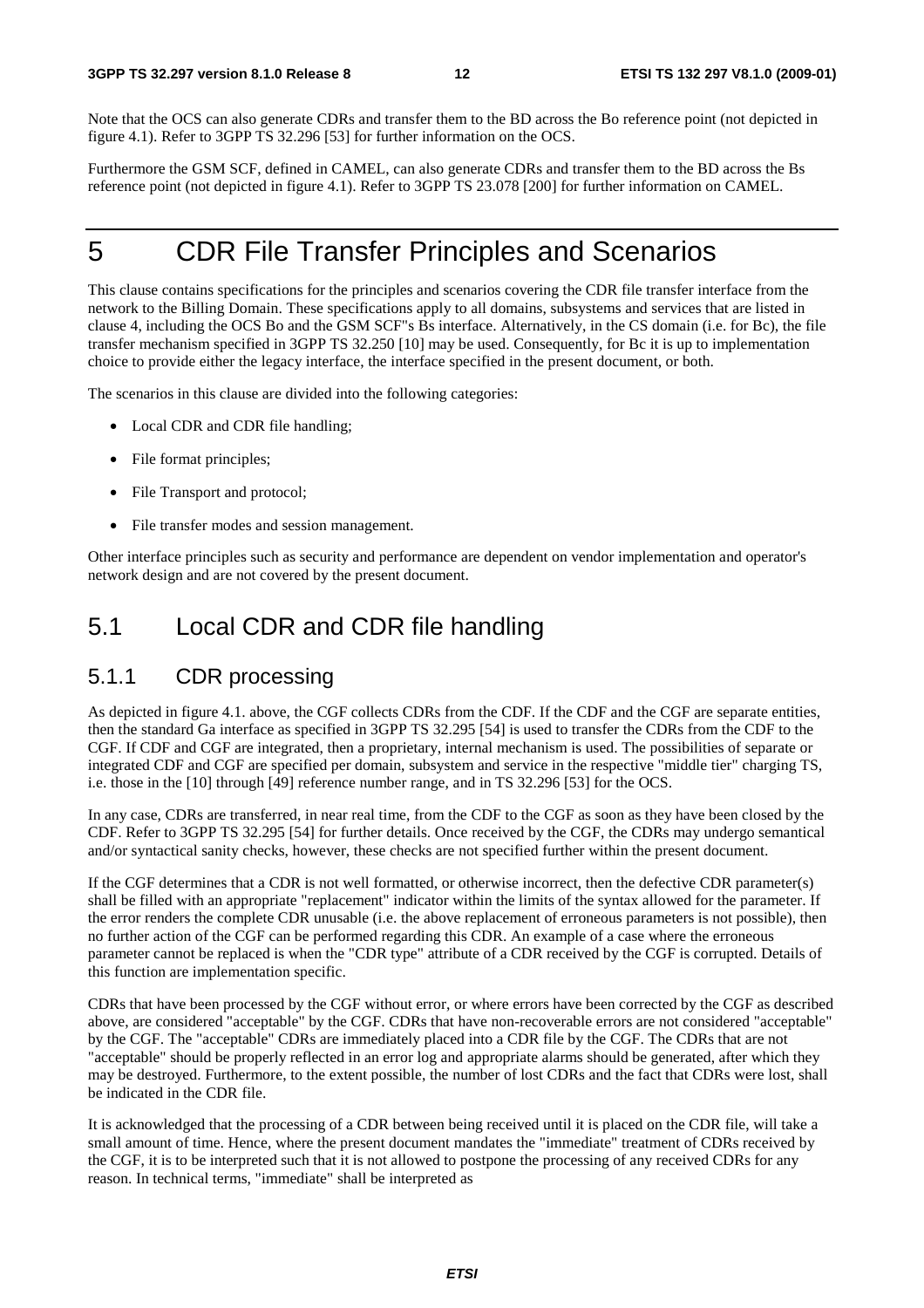- The system shall be capable of complying with near real time requirements as specified in subclause 3.1.
- The system should be capable of complying, as closely as possible, with real time requirements as specified in subclause 3.1.

Once a CDR has been stored on the appropriate file, the CGF may destroy any other reference to that CDR.

#### 5.1.2 CDR routeing

In the default mode of operation, the CGF manages a single ("default") file for the storage of all "acceptable" CDRs. However, the CGF may also route CDRs to different files that are kept open concurrently, i.e. additional files may be configured by OAM&P commands together with associated CDR routeing filters. While the CGF will store only those CDRs matching the associated routeing filter on each of the additional files, the default file is used to store all CDRs that do not match any of the routeing filters configured for the additional files.

The CDR routeing function shall apply CDR parameters and CDR origin to decide into which file to place the CDR. The file name shall, within the limits of the file naming conventions, contain an indication of the CDR routeing filter applied.

As a minimum, each CGF implementation shall support the CDR type and the sending CDF as selection criteria for CDR routeing. It shall then be possible to include in a file only the following CDRs:

- CDRs of a single type;
- CDRs of a set of specified types (e.g. only IMS CDR types);
- CDRs originated by a single CDF:
- CDRs originated by a set of CDFs;
- Any combination of the above.

Further details of the CDR routeing function, such as

- the maximum number of simultaneously open CDR files;
- the order in which the routeing filters are evaluated;
- the way CDR filters can be configured by OAM&P;

are implementation specific. In order to avoid arbitrary routeing of CDRs, operators should assure that the routeing filters assigned per file, do not overlap with each other.

The term "matching CDR" is used in the present document to denote a CDR that matches the routeing filter of a given CDR file.

#### 5.1.3 Local CDR file management

For the default case, plus each of the additional CDR routeing filters that may be set up on the CGF (cf. subclause 5.1.2 above), the CGF provides a non-interrupted chain of CDR files. As described above, each CDR is immediately stored in the appropriate file after being received and determined "acceptable" by the CGF.

Several conditions may govern the closure of a CDR file by the CGF:

- A configurable file size limit;
- A configurable file closure time;
- A configurable file lifetime ("interval");
- A configurable number of CDRs within the file;
- CDR release, version or encoding change;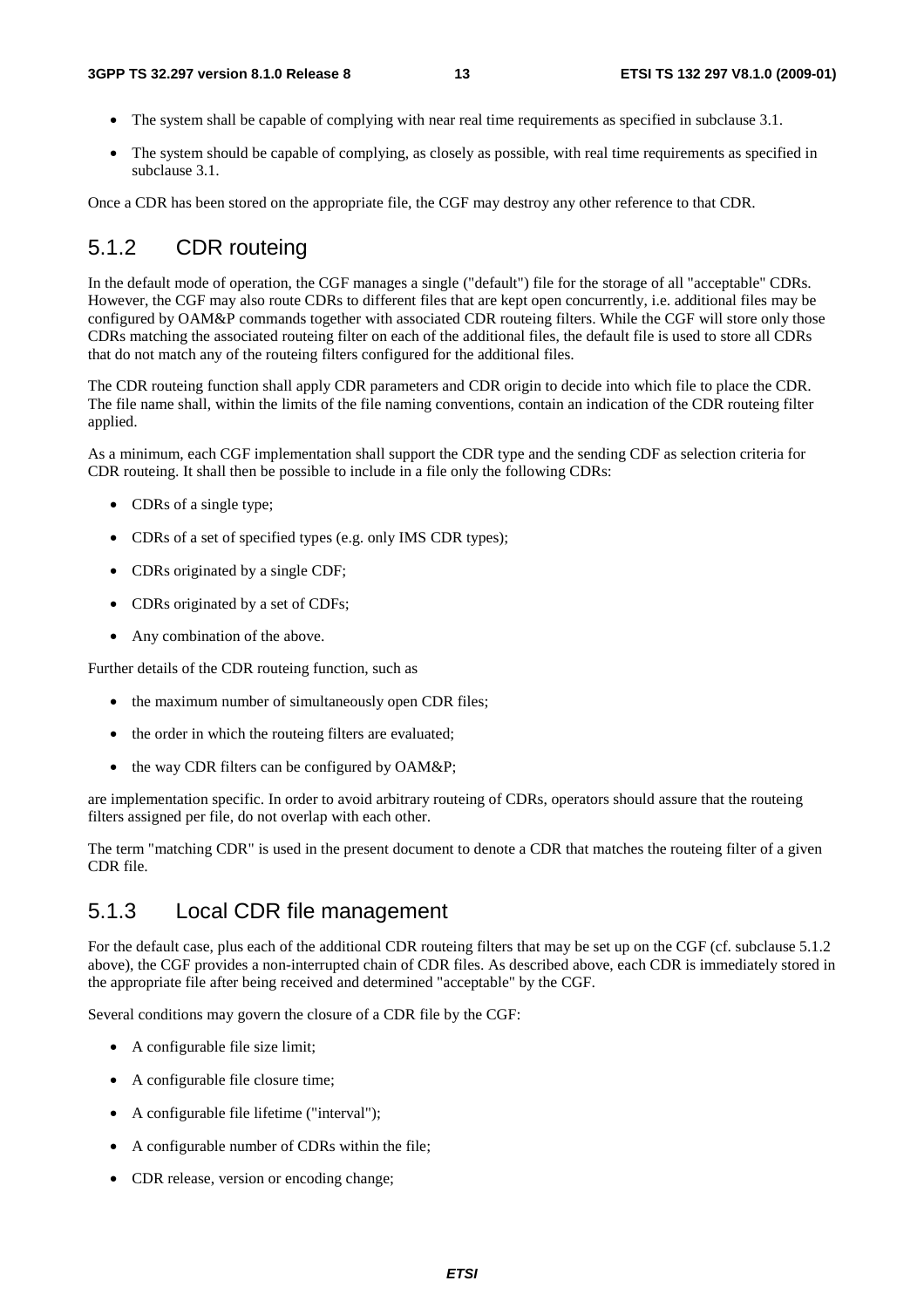- Manual OAM&P actions:
- System defined reasons (e.g. file system full).

When a CDR file is closed, the next matching CDR shall be placed in the next file in the chain. The exact time when this next CDR file is physically generated, i.e.:

- immediately after the previous file has been closed (i.e. the earliest possible time),
- when the next matching CDR arrives (i.e. the latest possible time),
- anytime in between,

is implementation specific. However, each CDR file must contain all "acceptable" matching CDRs received and processed by the CGF between the closure of the previous file and the configured file closure trigger of the current file, as specified above. In any case, a file must be generated and closed upon the occurrence of the file closure trigger, i.e. an empty file (containing no CDRs) if no matching CDRs arrived since the closure of the last file in the chain. Upon file closure, the CDR file is immediately available for transfer to the BD.

CDR files may be removed from the CGF in one of the following ways:

- By the BD issuing corresponding commands provided by the file transfer protocol;
- By the CGF application once the file has been transferred;
- Due to CGF file system storage limitation or configurable file age limits;
- OAM&P action.

In order to avoid loss of CDRs, Operators should manage the system in a way that the "system defined" file closure triggers mentioned above do not occur.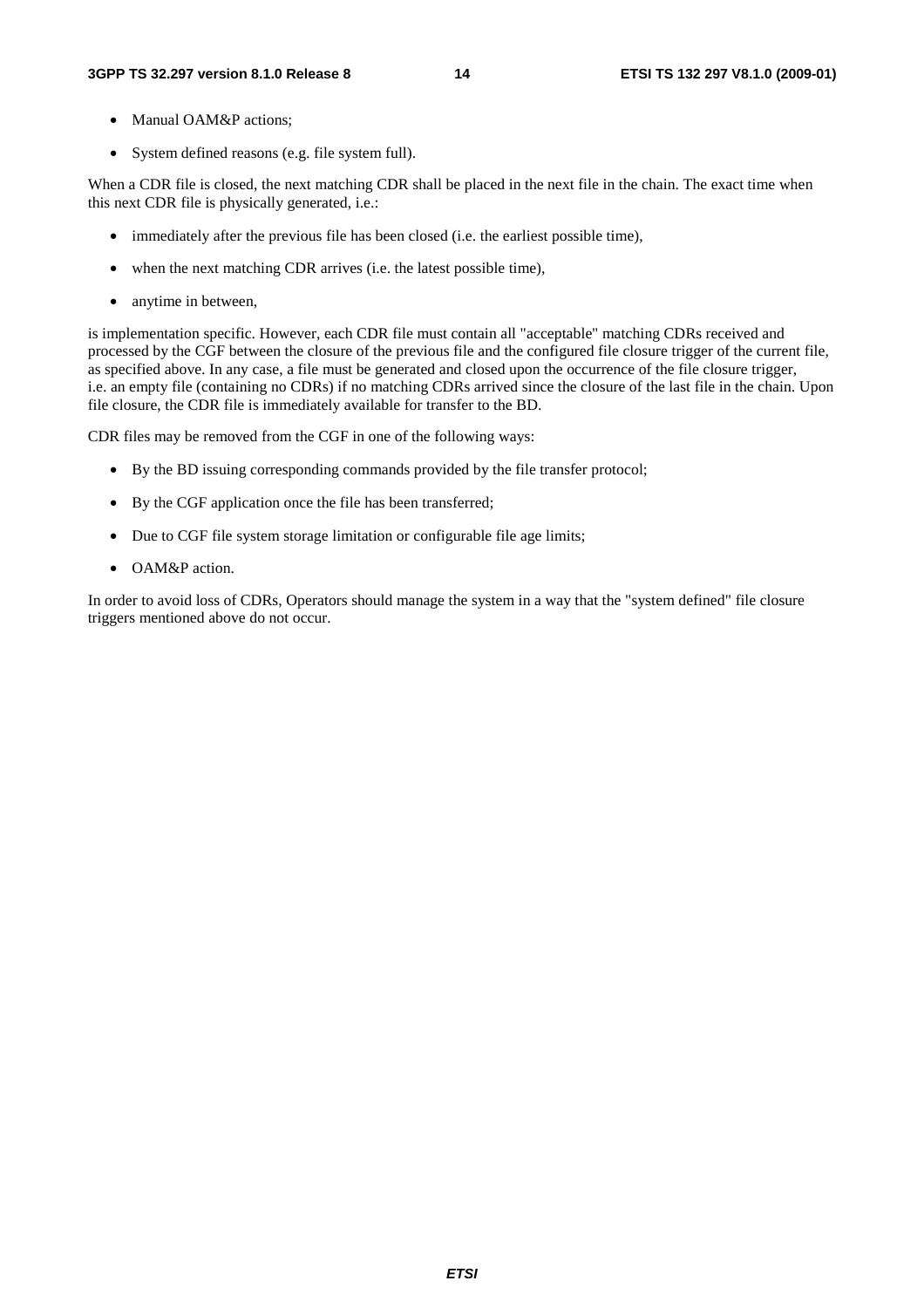### 5.2 File format principles

The CDR file format is depicted below.

![](_page_15_Figure_5.jpeg)

The CDR files contain a variable length header section followed by a variable sized CDR data section. The CDR data section contains zero or more concatenated CDRs. Each CDR in a file includes a header indicating the CDR length, data record format, release, version and encoding scheme.

The BD should use a decoder with a version number which is equal or greater of this version to be able to decode all the CDRs in the file.

Clause 6 of the present document specifies the file format applying the above principles at bit level detail.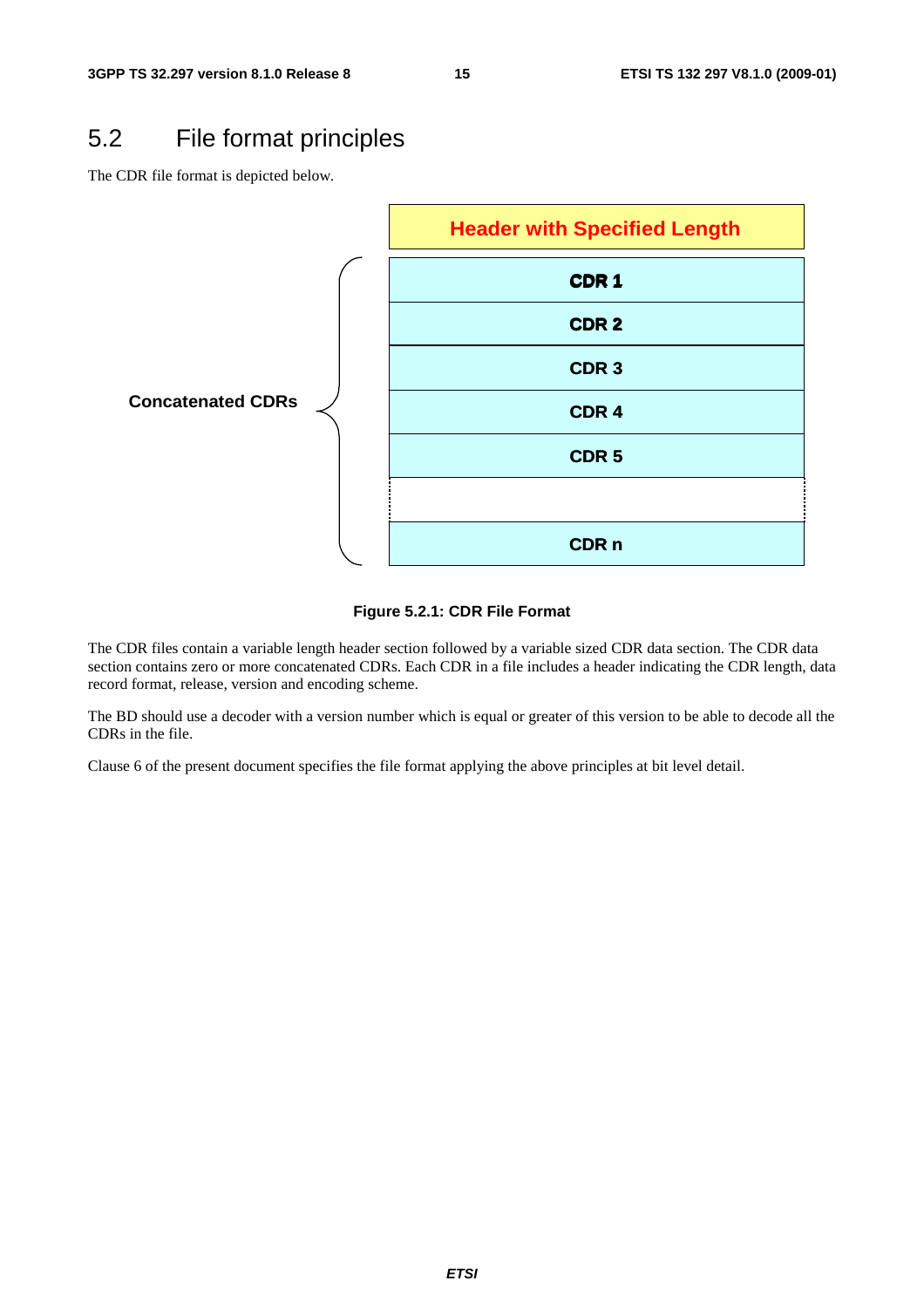### 5.3 File Transport and protocol

Two mechanisms are defined for the transport of CDR files from the CGF to the BD:

- A basic transport mechanism is defined in subclause 5.3.1 and must be supported by all CGF implementations;
- The use of the File Transfer IRP as described in subclause 5.3.2 may additionally be supported by the CGF as an implementation option.

The use of IPDR as described in subclause 5.3.3 may optionally be supported on the Bx reference point.

#### 5.3.1 Basic file transport mechanism

The following stipulations govern the choice and usage of file transport protocol for this transport mechanism.

- a) The default protocol for CDR file transport is FTP (RFC 959 [400]).
- b) The use of other protocols is optional, however FTP must always be supported.
- c) The CDR files may be transferred in either push or pull mode on the Bx interface. Further specifications of these transfer modes are provided in subclause 5.4.1 and subclause 5.4.2, respectively.
- d) All standard FTP commands specified in RFC 959 [400] shall be supported by the CGF.

All further requirements specified within the present document with reference to the operation of the file transfer protocol in this mechanism (cf. clause 6), are solely related to FTP as the transfer protocol, as no assumptions can be made as to the ways of working of optional other protocols. However, additional protocols shall be implemented such that, to the extent possible, the same logic is applied as described in the present document for FTP.

### 5.3.2 Use of File Transfer IRP

The File Transfer IRP is specified in 3GPP TSs 32.341 [500], 32.342 [501], 32.343 [502] and 32.344 [503]. The support of the solution sets (CORBA, CMIP or both) is left to implementation choice. Otherwise, the CGF implementation of the IRP shall comply with the above TSs, i.e. there are no further additions or limitations with regard to the use of the IRP in charging.

### 5.3.3 Use of IPDR

As depicted in ATIS-PP-0300075.1.200X [401] IPDR file transfer or streaming protocol can be used for the Bx reference point.

The IPDR file transfer is specified in IPDR/File Transfer Protocol [402]. The IPDR streaming protocol is specified in IPDR/SP [403].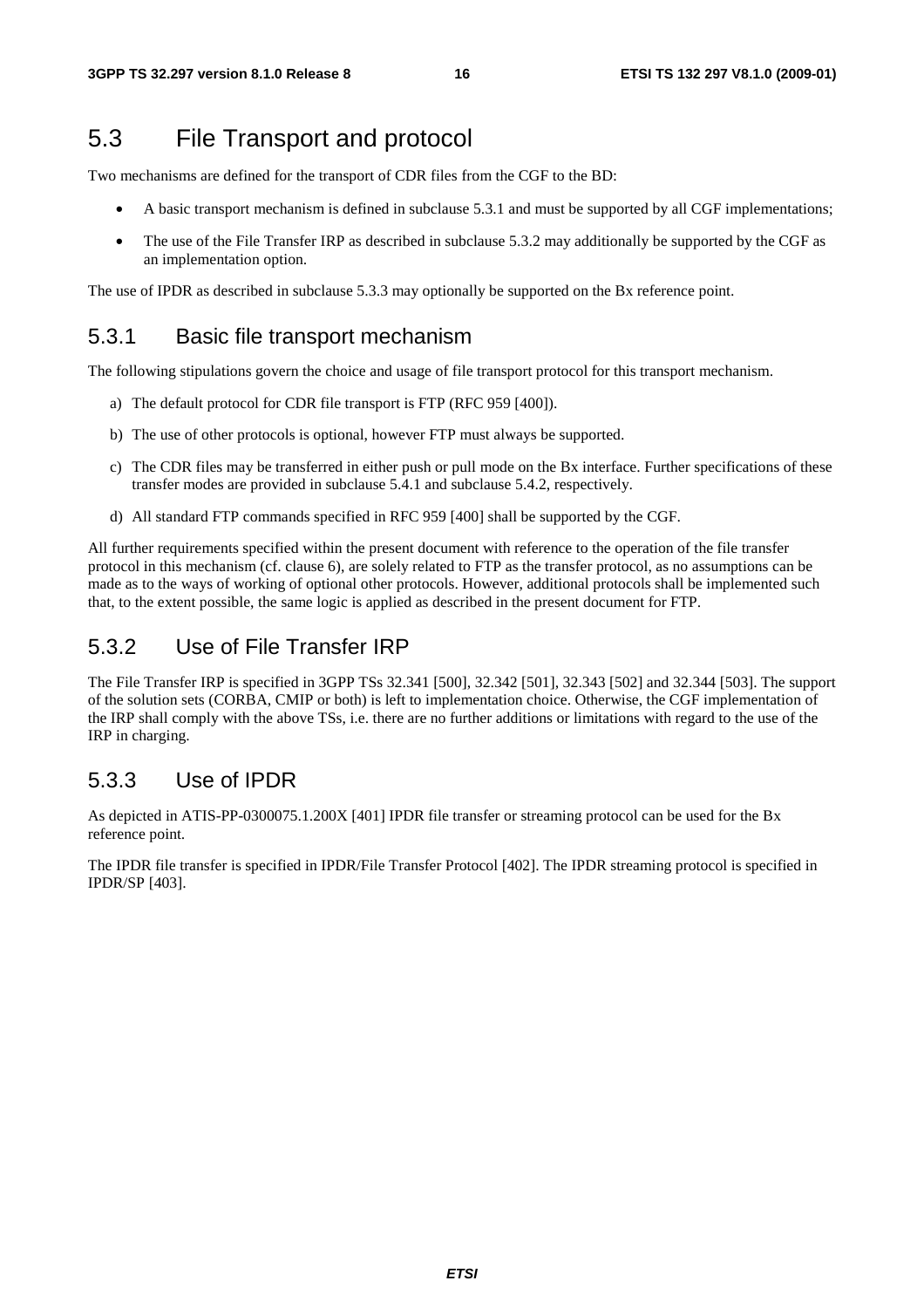### 5.4 File transfer modes and session management

#### 5.4.1 Basic file transfer mechanism

Files can be transferred to the BD in one, or both, of the following modes. Detailed FTP file transfer and session management procedures are specified in clause 6.

#### 5.4.1.1 Push mode

In this transfer mode the CDR files are written from the CGF to the BD filestore at a time and/or frequency controlled by the CGF. I.e. the CGF *pushes* the files to the BD. This implies that the CGF operates in client mode and the BD in server mode. If the CGF generates concurrent CDR files based on the CDR routeing function specified in subclause 5.1.2, then it shall be able to send the different files to different BD systems, i.e. the BD address is part of the CDR file routeing filter.

As a minimum, the following events shall be capable of triggering a file push in the CGF:

- A (configured number of) new CDR file(s) has become available for transmission;
- The CDR file / files has / have exceeded a configurable (total) size limit;
- A configurable, regular time interval has elapsed;
- The CGF filestore utilization has exceeded a configurable level.

If the file transfer fails, the CGF should properly reflect this in an error log and generate appropriate alarms. Possible measures to handle file transfer failures are discussed in clause 6.

Security measures, e.g. the mutual identification / verification of the peer systems, are outside the scope of the present document.

#### 5.4.1.2 Pull mode

In this transfer mode the BD reads the CDR files that are available in the appropriate CGF directories. The time and/or frequency of the file transfer is controlled by the BD. I.e. the BD *pulls* the files from the CGF. This implies that the CGF operates in server mode and the BD in client mode.

In this mode, the BD may request the files from the CGF at any point in time at the discretion of the BD, i.e. the CGF cannot make any assumptions of the time or frequency of the file pull to occur. If the file transfer fails, any further action is up to the BD, however, the CGF should properly reflect this in an error log and generate appropriate alarms. Possible measures to handle file transfer failures are discussed in clause 6.

Security measures, e.g. the mutual identification / verification of the peer systems, are outside the scope of the present document.

### 5.4.2 Use of File Transfer IRP

File transfer modes and session management using the optional File Transfer IRP are governed by 3GPP TSs 32.341 [500], 32.342 [501], 32.343 [502] and 32.344 [503].

#### 5.4.3 Use of IPDR

File transfer mode and session management using the optional IPDR protocols are governed by IPDR File Transfer [402] or streaming protocol [403].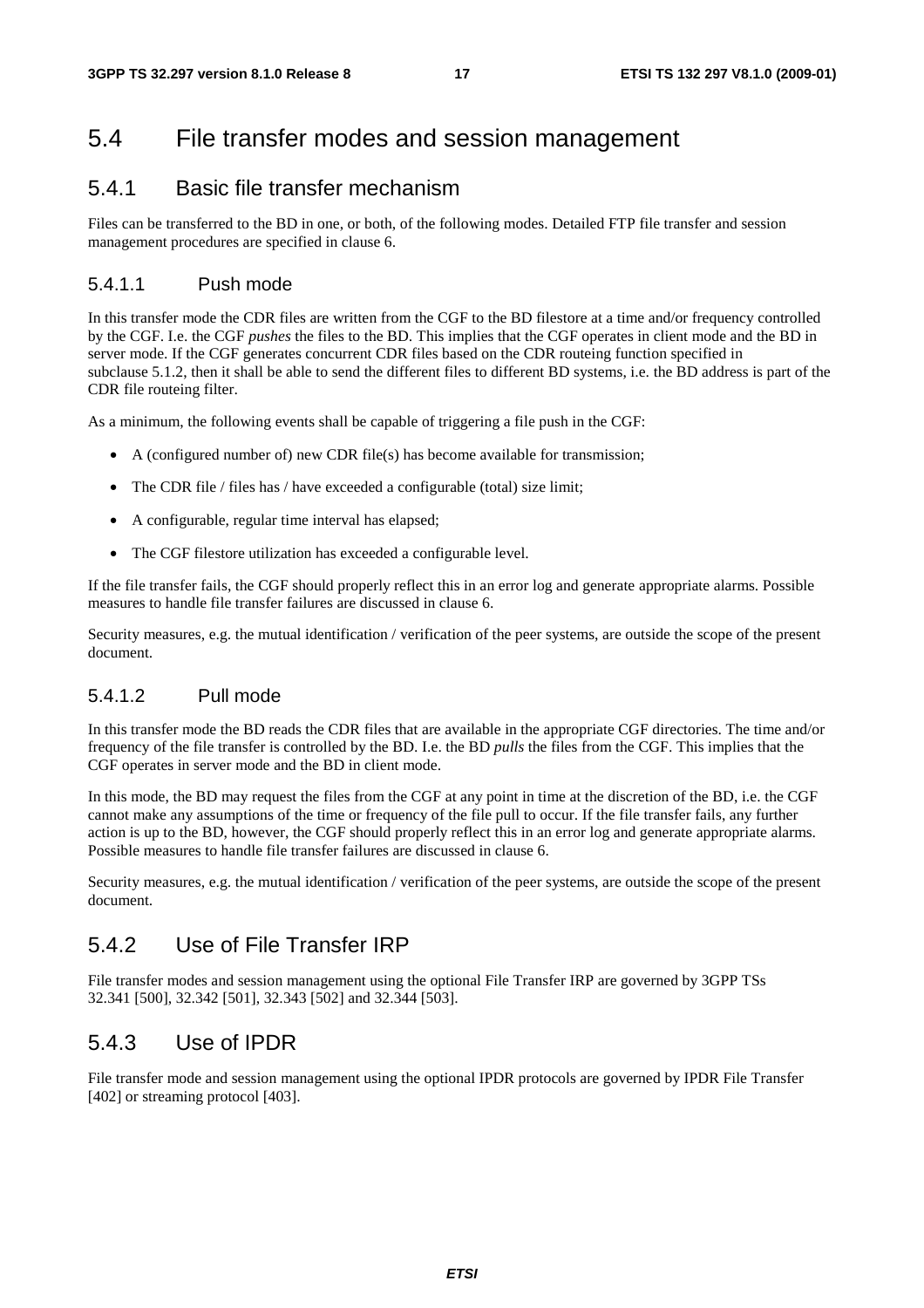### 6 CDR file format specification

This clause provides detail specifications for the CDR file format. These specifications apply to all domains, subsystems and services listed in clause 4. Alternatively, in the CS domain (i.e. for Bc), the file transfer mechanism specified in 3GPP TS 32.250 [10] may be used. Consequently, for Bc it is up to implementation choice to provide either the legacy interface, the interface specified in the present document, or both.

The file format specification in this clause is divided into the following categories:

- File format conventions;
- File naming and directory conventions;
- Detailed file transfer and session management procedures.
- Error handling

Only the basic file transfer mechanism is covered in the present document. Refer to 3GPP TSs 32.341 [500], 32.342 [501], 32.343 [502] and 32.344 [503] for the corresponding details when using the optional File Transfer IRP and [402], [403] when using the optional IPDR protocols.

### 6.1 File format conventions

The file format shall apply the following conventions.

- a) The CDR files contain a variable length file header immediately followed by a variable number (zero or more) of concatenated CDRs which are structured according to the CDR format specified in the middle tier charging TSs.
- b) The syntax and encoding rules for the CDRs are specified in 3GPP TS 32.298 [51].
- c) Each CDR is immediately preceded by a fixed length plain text header.
- d) The file header fields and CDR header fields are in Network byte order (Big Endian).
- e) The file header contains fields specified in subclause 6.1.1.
- f) The CDR header contains fields specified in subclause 6.1.2.
- g) File header fields that are not known at the time the file is opened are populated after all the CDRs are included and the file is ready to be closed.

The CDR file is named based on the naming convention specified in clause 6.2.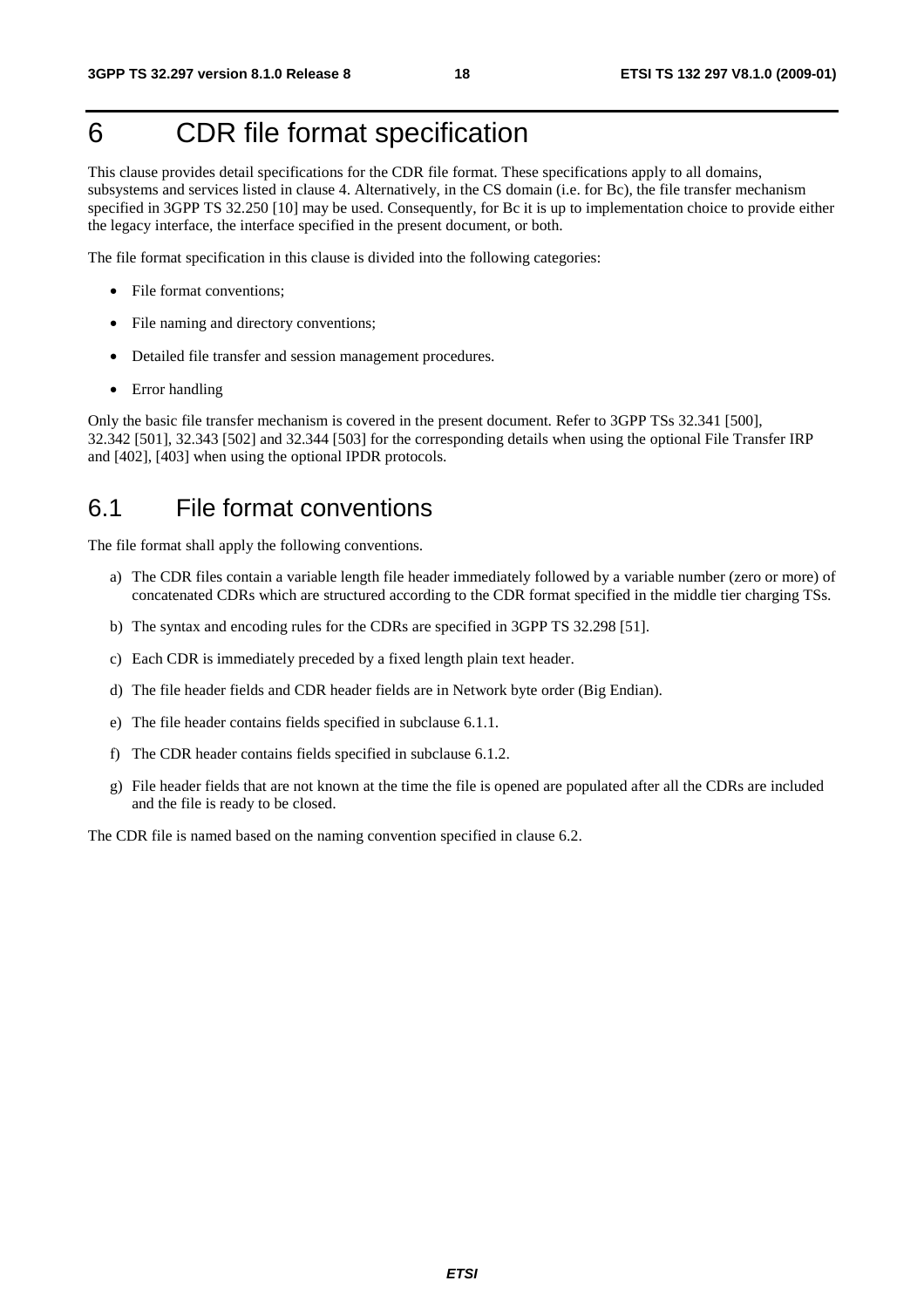### 6.1.1 CDR file header format

The exact format of the CDR file header is given in table 6.1..1.

| <b>Bits</b>     |                                        |                                              |                                                   |   |   |   |                |   |  |
|-----------------|----------------------------------------|----------------------------------------------|---------------------------------------------------|---|---|---|----------------|---|--|
| <b>Octets</b>   | 8                                      | 7                                            | 6                                                 | 5 | 4 | 3 | $\overline{2}$ | 1 |  |
| 1.4             |                                        |                                              | File length                                       |   |   |   |                |   |  |
| 5.8             |                                        |                                              | Header length                                     |   |   |   |                |   |  |
| 9               |                                        |                                              | High Release Identifier   High Version Identifier |   |   |   |                |   |  |
| 10              |                                        |                                              | Low Release Identifier   Low Version Identifier   |   |   |   |                |   |  |
| 11.14           |                                        |                                              | File opening timestamp                            |   |   |   |                |   |  |
| 15.18           |                                        | Timestamp when last CDR was appended to file |                                                   |   |   |   |                |   |  |
| 19.22           |                                        | Number of CDRs in file                       |                                                   |   |   |   |                |   |  |
| 23.26           |                                        | File sequence number                         |                                                   |   |   |   |                |   |  |
| 27              | File Closure Trigger Reason            |                                              |                                                   |   |   |   |                |   |  |
| 2847            | IP Address of Node that generated file |                                              |                                                   |   |   |   |                |   |  |
| 48              | Lost CDR indicator                     |                                              |                                                   |   |   |   |                |   |  |
| 49.50           | Length of CDR routeing filter          |                                              |                                                   |   |   |   |                |   |  |
| 51.xy           |                                        | CDR routeing filter                          |                                                   |   |   |   |                |   |  |
| $xy + 1.xy + 2$ |                                        |                                              | Length of Private Extension                       |   |   |   |                |   |  |
| $xy+3.n$        |                                        |                                              | <b>Private Extension</b>                          |   |   |   |                |   |  |

|  |  |  | Table 6.1.1: Format of CDR File Header |
|--|--|--|----------------------------------------|
|--|--|--|----------------------------------------|

The following subclauses specify the contents and encoding of the CDR file header fields. Unless otherwise specified in the subclauses below, all parameters are mandatory and shall always be included in a CDR file header.

#### 6.1.1.1 File length

The "file length" parameter contains a binary value that identifies the total length of the CDR file in octets, including the file header and the total CDR payload length.

The value with all bits set to "1" is reserved for future extensions (e.g. for CDR files longer than that value) and shall therefore not be used.

#### 6.1.1.2 Header length

The "header length" parameter contains a binary value that identifies the total length of the CDR file header in octets.

The value with all bits set to "1" is reserved for future extensions (e.g. for CDR file headers longer than that value) and shall therefore not be used.

#### 6.1.1.3 High release / version identifier

This field is a copy of octet 3 of the CDR header. It is copied from the CDR where the equation:

Release Identifier \* 100 + Version Identifier

yields the highest result of all CDRs in the file. The representation of Release Identifier and Version Identifier in this field is the same as in octet 3 of the CDR header.

#### 6.1.1.4 Low release / version identifier

This field is a copy of octet 3 of the CDR header. It is copied from the CDR where the equation:

Release Identifier \* 100 + Version Identifier

yields the lowest result of all CDRs in the file. The representation of Release Identifier and Version Identifier in this field is the same as in octet 3 of the CDR header.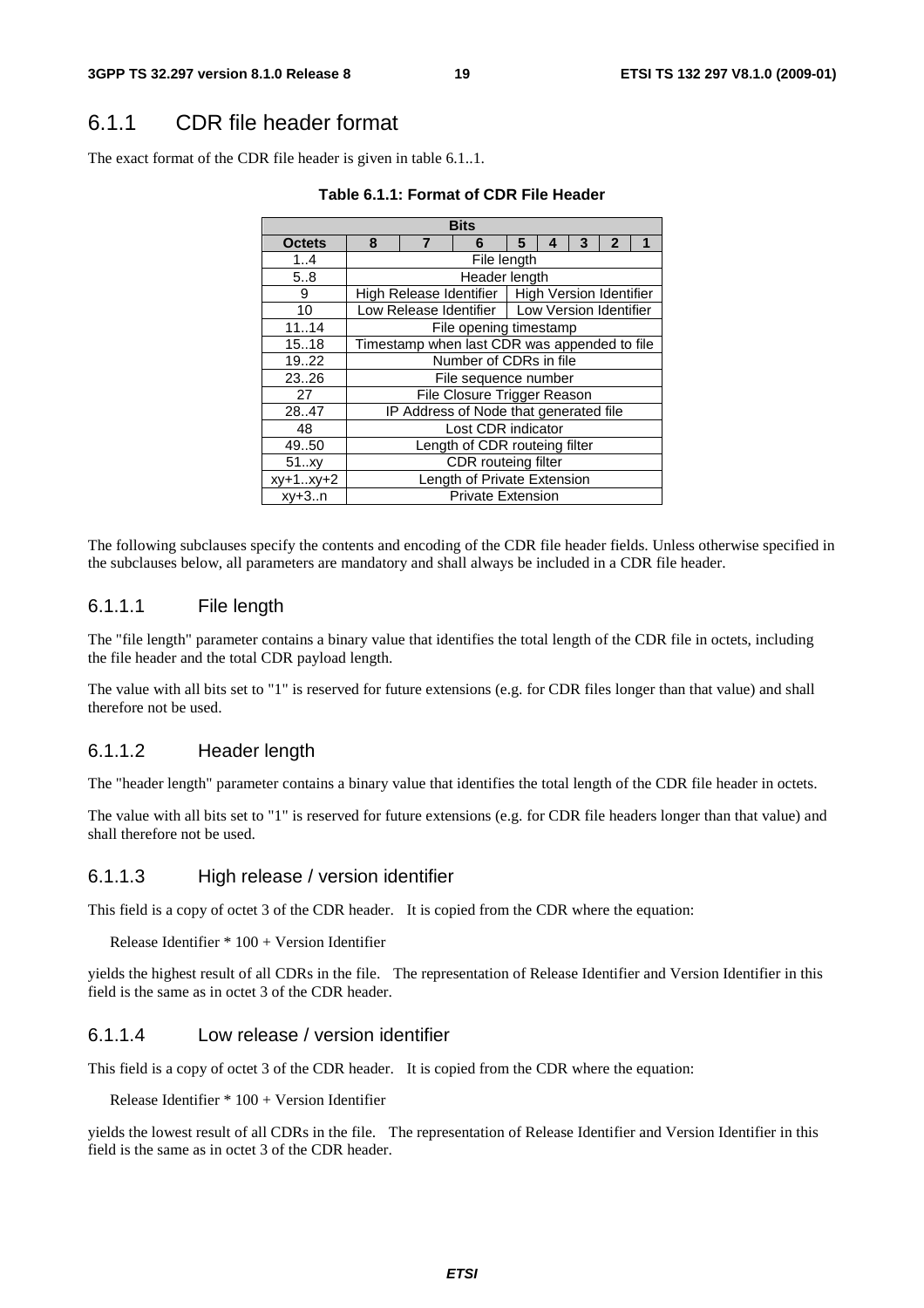#### 6.1.1.5 File opening timestamp

These parameters indicate the time when the file was opened, according to the following binary format:

- The first four binary bits indicate the month  $(1 \dots 12)$ , according to the CGF"s local time zone;<br>The next five binary bits contain the date  $(1 \dots 31)$  according to the CGF"s local time zone;
- The next five binary bits contain the date  $(1:: 31)$ , according to the CGF"s local time zone;<br>The next five binary bits contain the hour  $(0, 23)$  according to the CGF"s local time zone;
- The next five binary bits contain the hour  $(0 \dots 23)$ , according to the CGF"s local time zone;<br>The next six binary bits contain the minute  $(0 \quad 59)$  according to the CGF"s local time zone
- 
- The next six binary bits contain the minute  $(0 \dots 59)$ , according to the CGF"s local time zone;<br>The next bit indicates the sign of the local time differential from UTC (bit set to "1" expresses "+" or bit set The next bit indicates the sign of the local time differential from UTC (bit set to "1" expresses "+" or bit set to "0" expresses "-" time deviation), in case the time differential to UTC is 0 then the sign may be arbitrarily set to "+" or "-";
- The next five binary bits contain the hour (0 .. 23) deviation of the local time towards UTC, according to the CGF"s local time zone;
- The next six binary bits contain the minute  $(0 \dots 59)$  deviation of the local time towards UTC, according to the CGF"s local time zone;

Note that the CDR file name contains detailed date and time information related to file closure (cf. clause 6.2)

#### 6.1.1.6 Last CDR append timestamp

This parameter is formatted the same as in 6.1.1.5, and indicates the time when the last CDR was appended to the file in UTC format. In case of an empty file (i.e. no CDRs included), the value of the parameter is "0".

#### 6.1.1.7 Number of CDRs in file

This parameter contains a binary value that specifies the total number of CDRs that are included in the file.

The value with all bits set to "1" is reserved for future extensions (e.g. for CDR files containing more CDRs than represented by that value) and shall therefore not be used.

#### 6.1.1.8 File sequence number

This parameter is a value in binary that contains a running number of the CDR file generated by the same CGF. The first file of a CGF is indicated by the value "0". When the maximum number of file is reached (all bits set to "1"), the sequence shall be restarted with "0".

#### 6.1.1.9 File Closure Trigger Reason

The file closure reason provides a means to determine the reason that the file was closed by the CGF. It is encoded as a single octet as follows.

Normal closure reasons (Binary values 0 to 127):

- $0 =$  Normal closure (Undefined normal closure reason).
- $1 =$  File size limit reached (OA&M configured).
- $2 =$  File open-time limit reached (OA&M configured).
- $3 =$  Maximum number of CDRs in file reached (OA&M configured).
- $4 =$  File closed by manual intervention.
- $5 = CDR$  release, version or encoding change.
- 6 to 127 are reserved for future use.

Abnormal closure reasons (Binary values 128 to 255):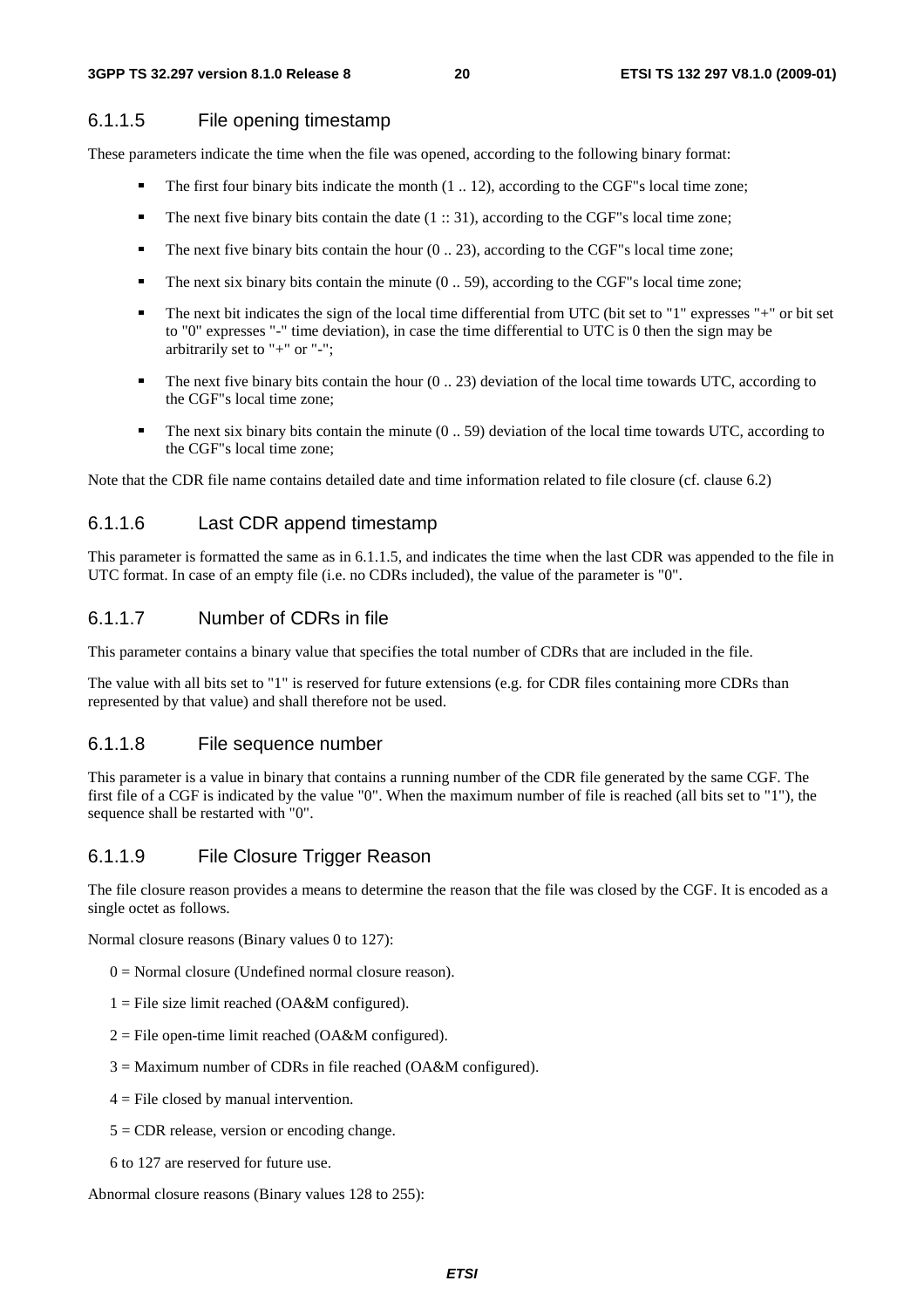$128$  = Abnormal file closure (Undefined error closure reason).

- 129 = File system error.
- $130$  = File system storage exhausted.
- $131$  = File integrity error.

132 to 255 are reserved for future use.

#### 6.1.1.10 Node IP address

This parameter indicates the first four bytes of the file generating CGF IP address. For both IPv4 and IPv6 CGF addresses, the parameter is encoded in IPv6 representation.

#### 6.1.1.11 Lost CDR indicator

This parameter indicates if and how many CDRs were lost during their processing in the CGF (cf. clause 5.1.1). The term "lost" implies that the CDR(s) could not be placed into the destination file due to irrecoverable errors.

Due to the possibility that the irrecoverable CDR errors may have impacted CDR parameters that are relevant for CDR routeing, it is possible that the CGF cannot determine for a particular file whether CDRs have been lost. Appropriate indication shall be given according to the following encoding of the "lost CDR indicator".

- 
- MSB bit "0", all other bits "0": no CDRs have been lost;<br>MSB bit "0", all other bits set to a value corresponding to decimal 1 to decimal 126: CGF has identified MSB bit "0", all other bits set to a value corresponding to decimal 1 to decimal 126: CGF has identified that a number of CDRs corresponding to the value of the lower 7 bits were lost, while it is unknown whether more CDRs were lost;
- MSB bit "0", all other bits set to "1": CGF has identified that 127 or more CDRs were lost, while it is unknown whether more CDRs were lost;
- MSB bit "1", all other bits "0": CDRs have been lost but CGF cannot determine the number of lost CDRs;
- MSB bit "1", all other bits set to a value corresponding to decimal 1 to decimal 126: CGF has calculated the number of lost CDRs as indicated in the value of the lower 7 bits;
- MSB bit "1", all other bits set to "1": CGF has calculated the number of lost CDRs to be 127 or more.

#### 6.1.1.12 Length of CDR routeing filter

This parameter contains a binary value that specifies the length of the subsequent CDR routeing filter in octets. The value excludes the two octets of the "length" parameter itself.

The value of "65535" (all bits set to "1") is reserved for future extensions (e.g. for CDR routeing filters longer than 65534 octets) and shall therefore not be used.

#### 6.1.1.13 CDR routeing filter

This parameter indicates the filter that determined the routeing of CDRs into this file. Its encoding is vendor specific.

#### 6.1.1.14 Length of private extension

This parameter contains a binary value that specifies the length of the subsequent "private extension" field in octets. It is present only if a private extension field is included in the CDR file header. Its value excludes the two octets of the "length" parameter itself.

The value of "65535" (all bits set to "1") is reserved for future extensions (e.g. for private extensions longer than 65534 octets) and shall therefore not be used.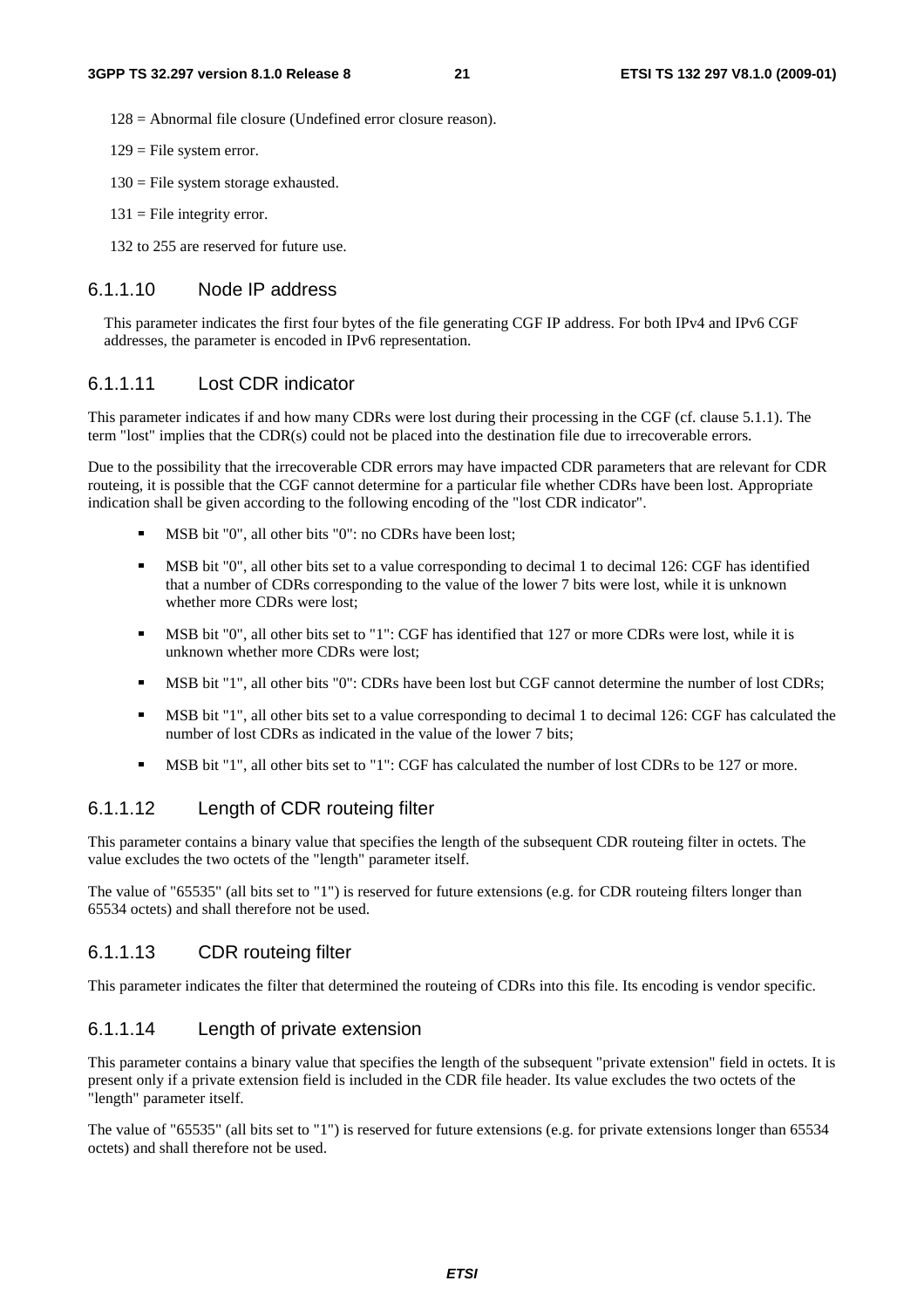#### **3GPP TS 32.297 version 8.1.0 Release 8 22 ETSI TS 132 297 V8.1.0 (2009-01)**

#### 6.1.1.15 Private extension

This optional field contains a vendor specific private extension to the CDR file header, if any. Its encoding, if present, is vendor specific.

#### 6.1.2 CDR header format

The exact format of the CDR header is given in table 6.1.2.

#### **Table 6.1.2: Format of CDR Header**

| <b>Bits</b> |  |                                          |  |  |  |           |  |  |  |  |
|-------------|--|------------------------------------------|--|--|--|-----------|--|--|--|--|
| Octets      |  |                                          |  |  |  |           |  |  |  |  |
| ے. .        |  | CDR length                               |  |  |  |           |  |  |  |  |
|             |  | Release Identifier<br>Version Identifier |  |  |  |           |  |  |  |  |
|             |  | Data Record Format                       |  |  |  | TS number |  |  |  |  |

The following subclauses specify the contents and encoding of the CDR header fields.

#### 6.1.2.1 CDR length

This two octet field contains a binary value that specifies the length of the subsequent CDR, excluding the 4 header octets. The value of "65535" (all bits set to "1")in the CDR length field implies that it is reserved for future extensions and shall therefore not be used.

#### 6.1.2.2 Release Identifier

This three bit field contains a binary value that identifies the 3GPP Release of the Technical Specification indicated in "TS number" (see clause 6.1.2.5). Its value is set / used according to the following rules:

| <b>Release</b><br><b>Identifier</b> | Indicates 3GPP "TS number" for the release<br>3GPP<br><b>Release</b> |                                                                                                | <b>Comment</b>                     |
|-------------------------------------|----------------------------------------------------------------------|------------------------------------------------------------------------------------------------|------------------------------------|
| $(3 \text{ bits})$                  |                                                                      |                                                                                                |                                    |
| "በ"                                 | <b>Rel-99</b>                                                        | 32,005 or 32,015                                                                               | this parameter shall be<br>ignored |
| #4#                                 | Rel-4                                                                | 32.205, 32.215 or 32.235                                                                       |                                    |
| "2"                                 | Rel-5                                                                | 32.205, 32.215, 32.225 or 32.235                                                               |                                    |
| "3"                                 | Rel-6                                                                | 32.250, 32.251, 32.252, 32.260, 32.270, 32.271, 32.272 or 32.273                               |                                    |
| "4"                                 | Rel-7                                                                | 32.250, 32.251, 32.252, 32.260, 32.270, 32.271, 32.272 or 32.273                               |                                    |
| "5"                                 | Rel-8                                                                | 32.250, 32.251, 32.252, 32.260, 32.270, 32.271, 32.272, 32.273 or                              |                                    |
|                                     |                                                                      | 32.275                                                                                         |                                    |
| NOTE:                               |                                                                      | Additional "Release Identifier" incremented by "1", up through 7, indicate subsequent releases |                                    |

**Table 6.1.2.2: Release Identifier** 

#### 6.1.2.3 Version Identifier

This five bit field contains a binary value that identifies the version of the 3GPP Technical Specification up through 31, as indicated in "TS number" (see 6.1.2.5 below). Its value corresponds to the middle digit of the version number of that TS, as indicated on the TS cover sheet.

#### 6.1.2.4 Data Record Format

This three bit field contains a binary value that identifies the CDR encoding according to the following table:

- "1" signifies the use of Basic Encoding Rules (BER);
- "2" signifies the use of unaligned basic Packed Encoding Rules (PER);
- "3" signifies the use of aligned basic Packed Encoding Rules (PER);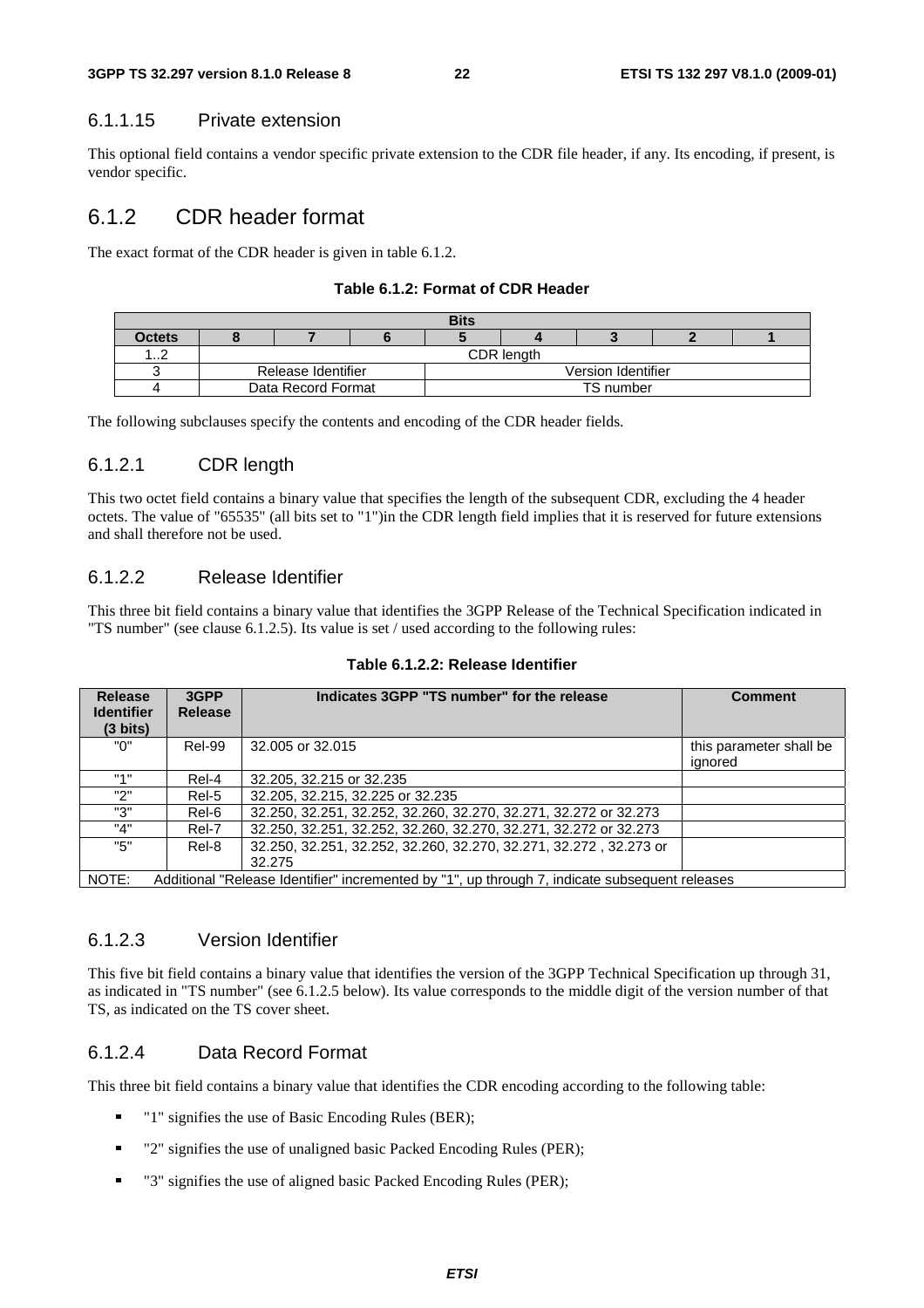#### **3GPP TS 32.297 version 8.1.0 Release 8 23 ETSI TS 132 297 V8.1.0 (2009-01)**

"4" signifies the use of XML Encoding Rules (XER).

#### 6.1.2.5 TS number

This five bit field contains a binary value that identifies the number of the TS CDR encoding according to table 6.1.2.5:

| "TS number" Identifier (5 bits)    | <b>TS number</b> |
|------------------------------------|------------------|
| 0                                  | 32.005           |
| 1                                  | 32.015           |
| 2                                  | 32.205           |
| 3                                  | 32.215           |
| 4                                  | 32.225           |
| 5                                  | 32.235           |
| 6                                  | 32.250           |
| 7                                  | 32.251           |
| 8                                  | 32.252           |
| 9                                  | 32.260           |
| 10                                 | 32.270           |
| 11                                 | 32.271           |
| 12                                 | 32.272           |
| 13                                 | 32.273           |
| 14                                 | 32.275           |
| NOTE:<br>15-31 are for future use. |                  |

**Table 6.1.2.5: "TS number" Identifier** 

### 6.2 CDR file naming convention

The file naming convention ensures that CDR file names are unique among a large number of CGF nodes over an extended period of time (at least several months). In order to accomplish this requirement, the file name includes the following information:

<NodeID>\_-\_<RC>.<date>\_-\_<time>[.<PI>][.<FE>]

- 1) NodeID. This is the name of the CGF that generated the file. When the CGF is integrated in another node (see 3GPP TS 32.240 [1]), then this parameter contains the NodeID of the node that the CGF is integrated in.
- 2) The RC parameter is a running count, starting with the value of "1". Note that the delimiter preceding this field is made up of an underscore character (\_), followed by a minus character (-), followed by another underscore character (-).
- 3) The "date" field indicates in ASCII, the date when the CDR file was closed. It is of the form YYYYMMDD, where:
	- YYYY is the year in four-digit notation;
	- MM is the month in two digit notation  $(01 12)$ ;
	- DD is the day in two-digit notation  $(01 31)$ .

Note that this field is preceded by a point (.) character as delimiter.

- 4) The "time" field indicates in ASCII, the time when the CDR file was closed. It is of the form HHMMshhmm, where:
	- HH is the two-digit hour of the day (local time), based on 24-hour clock (00 23);
	- MM is the two digit minute of the hour (local time);
	- s is in ASCII, the sign of the local time differential from UTC  $(+ or -)$ , in case the time differential to UTC is 0 then the sign may be arbitrarily set to "+" or "-";
	- hh is the two-digit number of hours of the local time differential from UTC (00-23);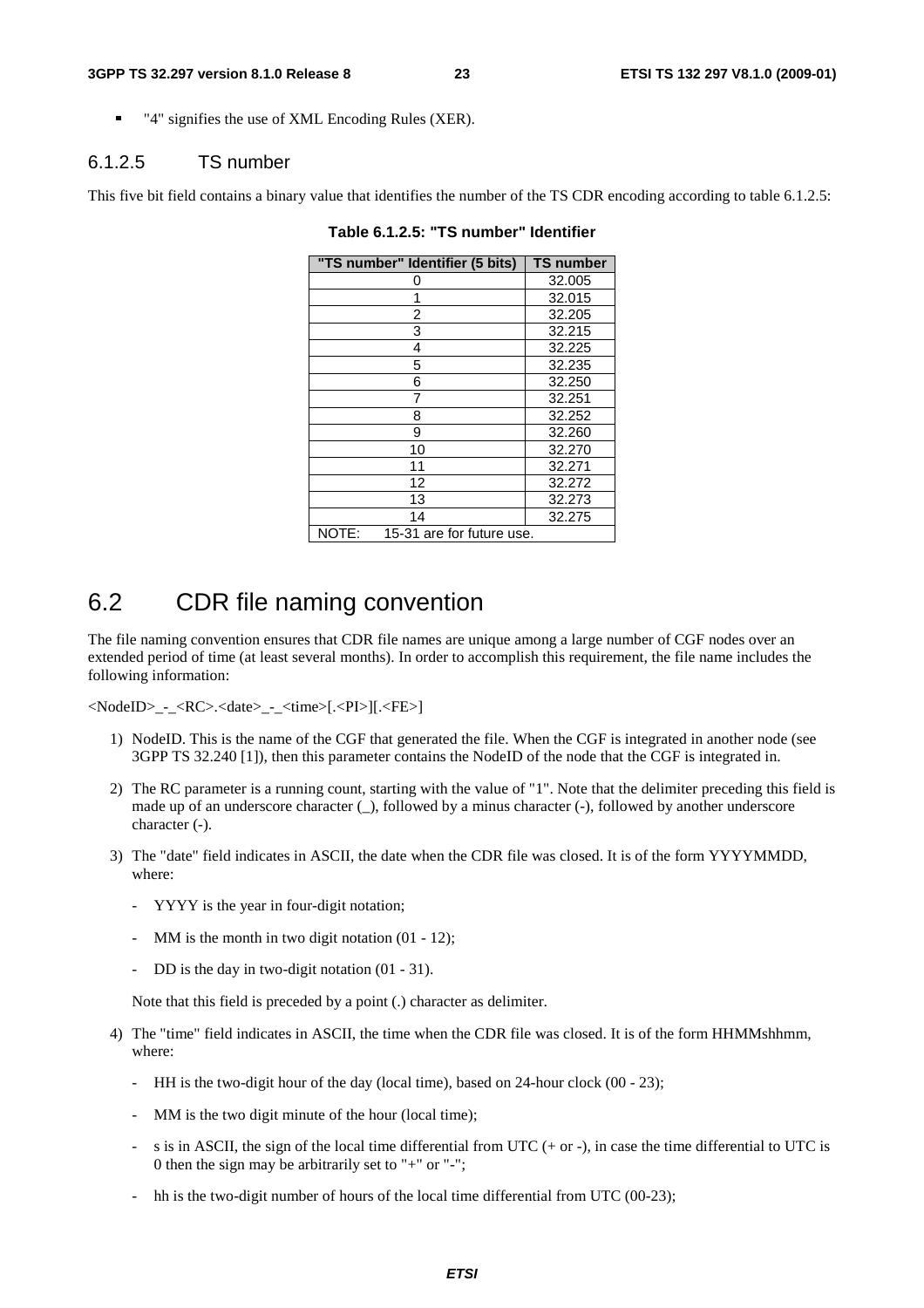mm is the two digit number of minutes of the local time differential from UTC (00-59).

Note that the delimiter preceding this field is made up of an underscore character  $(\_)$ , followed by a minus character (-), followed by another underscore character (-).

- 5) Optional private information. The content of this field is implementation specific. This field, if present, is preceded by a point (.) character delimiter.
- 6) Optional file extension. The content of this field is implementation specific. This field, if present, is preceded by a point (.) character delimiter.

Some examples describing file-naming convention (note that the quotation marks do not form part of the file name):

- 1) file name: "CGFNodeId\_-\_1234.20050401\_-\_2315+0200", meaning: file #1234 produced by CGF <CGFNodeId> on April 1, 2005 at 23:15 local time, with a time differential of +2 hours against UTC.
- 2) file name: "CGFNodeId\_-\_44.20051224\_-\_1700-1130.thankgoditschristmas.abc", meaning: file #44 produced by CGF <CGFNodeId> on December 24, 2005 at 17:00 local time, with a time differential of –11:30 hours against UTC, private information "thankgoditschristmas" and extension "abc".
- 3) file name: "CGFNodeId\_-\_44.20051224\_-\_1700-1130..abc", meaning: same file as 2) above but this time without private extension. Note that there are two point characters (.) preceding the file extension due to the missing (=empty) private extension.

There shall be a configurable base directory on the CGF which contains one or more subdirectories that contain all CDR files that are ready for transfer to the BD. Further details of the directory structure on the CGF for the storage of CDR files are implementation specific.

### 6.3 Detailed FTP transfer and session management procedures

The detailed FTP transfer and session management procedures are out of scope of the current 3GPP release. However the following items should be considered in actual implementations.

- FTP client behaviour:
- FTP server role:
- File transfer triggers;
- Each of the above in relation to push and pull modes.

### 6.4 Error handling

The detailed error handling on the CGF is out of scope of the current 3GPP release. However the following items should be considered in actual implementations.

- Replacement of invalid CDR parameters;
- Handling of irrecoverable CDRs;
- System dependent failures (file system full, etc.);
- File transfer failure in relation to
	- Pull mode;
	- Push mode.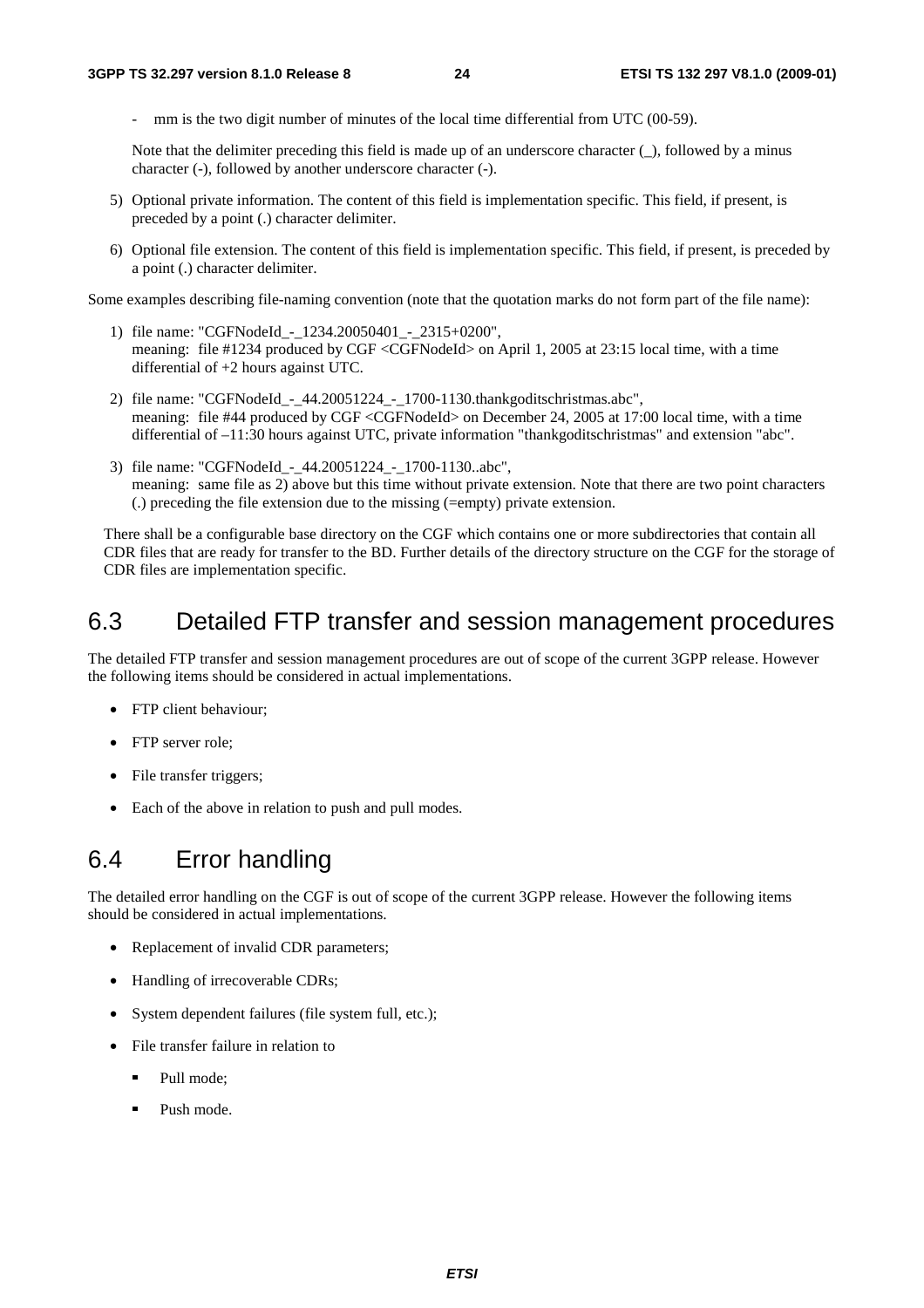### Annex A (informative): **Bibliography**

| a)       | The 3GPP charging specifications                                                                                                                                                                                                       |
|----------|----------------------------------------------------------------------------------------------------------------------------------------------------------------------------------------------------------------------------------------|
|          | 3GPP TS 32.274: "Telecommunication management; Charging management; Short Message<br>Service (SMS) charging".                                                                                                                          |
|          | 3GPP TS 32.275: "Telecommunication management; Charging management; MultiMedia<br>Telephony (MMTel) charging".                                                                                                                         |
|          | 3GPP TS 32.280: "Telecommunication management; Charging management; Advice of Charge<br>(AoC) service".                                                                                                                                |
| b)       | <b>Common 3GPP specifications</b>                                                                                                                                                                                                      |
|          | TS 22.101: "Service aspects; Service Principles".                                                                                                                                                                                      |
|          | TS 22.115: "Service aspects; Charging and billing".                                                                                                                                                                                    |
|          | TS 23.002: "Network Architecture".                                                                                                                                                                                                     |
|          | TS 23.003: "Numbering, addressing and identification".                                                                                                                                                                                 |
|          | TS 27.001: "General on Terminal Adaptation Functions (TAF) for Mobile Stations (MS)".                                                                                                                                                  |
| $\bf c)$ | other Domain and Service specific 3GPP / ETSI specifications                                                                                                                                                                           |
|          |                                                                                                                                                                                                                                        |
| d)       | <b>Relevant ITU Recommendations</b>                                                                                                                                                                                                    |
|          | ITU-T Recommendation D.93: "Charging and accounting in the international land mobile<br>telephone service (provided via cellular radio systems)".                                                                                      |
|          | ITU-T Recommendation E.164: "The international public telecommunication numbering plan".                                                                                                                                               |
|          | ITU-T Recommendation Q.767: "Application of the ISDN user part of CCITT signalling System<br>No.7 for international ISDN interconnections".                                                                                            |
|          | ITU-T Recommendation X.25: "Interface between Data Terminal Equipment (DTE) and Data<br>Circuit-terminating Equipment (DCE) for terminals operating in the packet mode and connected to<br>public data networks by dedicated circuit". |
|          | ITU-T Recommendation X.121: "International numbering plan for public data networks".                                                                                                                                                   |
| $\bf e)$ | <b>Relevant IETF RFCs</b>                                                                                                                                                                                                              |
|          | IETF RFC 3588 (2003): "Diameter base protocol"                                                                                                                                                                                         |
|          | IETF Internet-Draft "Diameter Credit Control Application"                                                                                                                                                                              |
|          | IETF RFC 1350: "The TFT Protocol (Revision 2)"                                                                                                                                                                                         |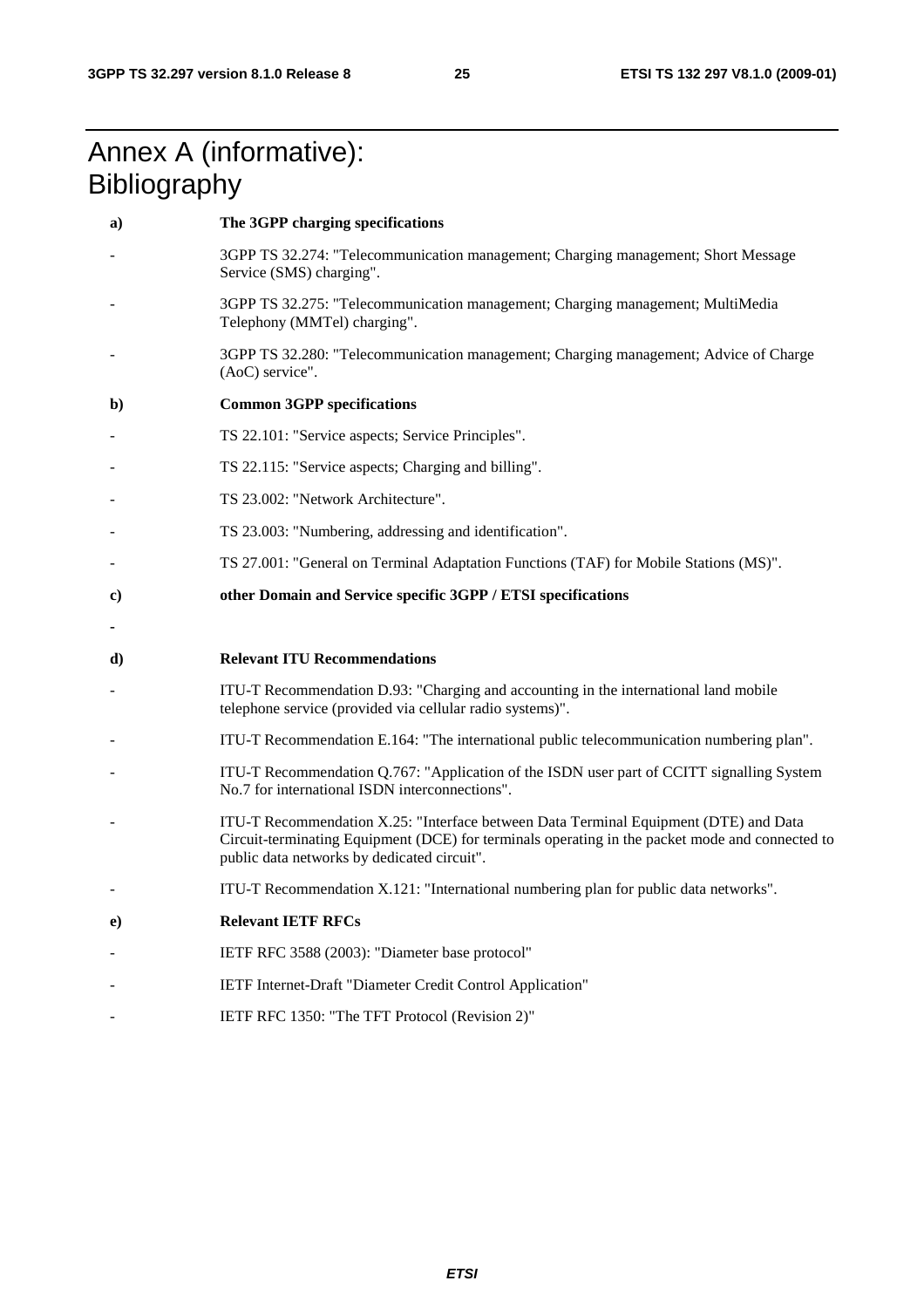## Annex B (informative): Change history

| <b>Change history</b> |              |                |           |    |                                                                                                                                                                       |    |                  |            |  |  |
|-----------------------|--------------|----------------|-----------|----|-----------------------------------------------------------------------------------------------------------------------------------------------------------------------|----|------------------|------------|--|--|
| <b>Date</b>           |              | TSG # TSG Doc. | <b>CR</b> | R  | <b>Subject/Comment</b>                                                                                                                                                |    | Cat Old          | <b>New</b> |  |  |
|                       |              |                |           | ev |                                                                                                                                                                       |    |                  |            |  |  |
| Jun 2003              | <b>SP-20</b> | SP-030273      |           |    | Submitted to TSG SA#20 for Information                                                                                                                                | -- | 1.0.             |            |  |  |
| Mar 2004              | SP-23        | SP-040142      |           |    | Submitted to TSG SA#23 for Approval                                                                                                                                   | -- | 2.0.             | 6.0.0      |  |  |
| Jun 2005              | <b>SP-28</b> | SP-050272      | 0001      |    | Corrections, alignments and additions to complete remaining technical<br>gaps                                                                                         | C  | 6.0.             | 6.1.0      |  |  |
| Sep 2006              | SP-33        | SP-060526      | 0003      |    | Correct field descriptions to the appropriate formats that represent binary                                                                                           | F  | 6.1.<br>0        | 6.2.0      |  |  |
| Sep 2006              | SP-33        | SP-060544      | 0004      |    | Add optional solution set for the Bx reference point to fulfil the ITU-T<br>requirement on CDR file transfer with IPDR in context of NGN Accounting<br>(FBI-TISP2-CH) | B  | 6.2.<br>$\Omega$ | 7.0.0      |  |  |
| Mar 2008              | SP-39        | SP-080190      | 0005      | 2  | Correction of errors and inconsistencies - Align with 32.240                                                                                                          | F  | 7.0.<br>0        | 7.1.0      |  |  |
| Sep 2008              | <b>SP-41</b> | SP-080466      | 0006      |    | Clarification on EPC Charging                                                                                                                                         | B  | 7.1.             | 8.0.0      |  |  |
| Sep 2008              | SP-41        | SP-080462      | 0007      |    | Alignment on Bx interface                                                                                                                                             | D  | 7.1.             | 8.0.0      |  |  |
| Dec 2008              | SP-42        | SP-080706      | 0008      |    | TS 32.297 evolution for Rel-8                                                                                                                                         | в  | 8.0.             | 8.1.0      |  |  |
|                       |              |                |           |    |                                                                                                                                                                       |    |                  |            |  |  |